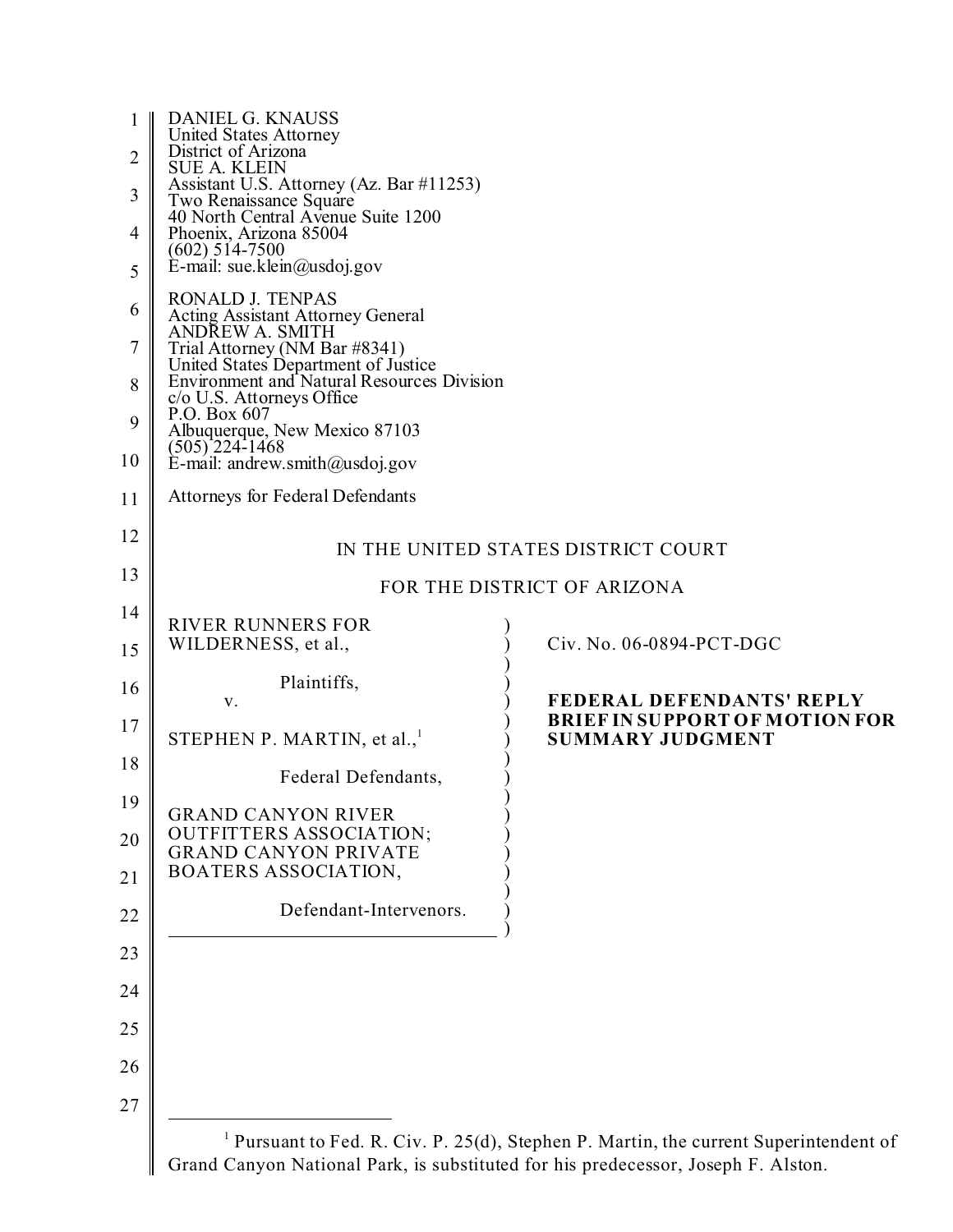| 1              |                | <b>TABLE OF CONTENTS</b>                                                                        |
|----------------|----------------|-------------------------------------------------------------------------------------------------|
| $\overline{2}$ |                |                                                                                                 |
| 3              |                |                                                                                                 |
| $\overline{4}$ | $\mathbf{I}$ . | PLAINTIFFS' CLAIMS THAT THE NPS VIOLATED ITS<br>WILDERNESS MANAGEMENT POLICIES ARE              |
| 5              |                |                                                                                                 |
| 6              |                | The Wilderness MPs Are Not Judicially<br>A.                                                     |
| 7<br>8         |                | <b>B.</b><br>Plaintiffs' MPs Claim Is Not Cognizable As A                                       |
| 9              |                | NPS's Decision Is Consistent With The MPs<br>C <sub>1</sub>                                     |
| 10             | II.            | NPS REASONABLY DETERMINED THAT                                                                  |
| 11             |                | COMMERCIAL USE, INCLUDING MOTORIZED USE, IS<br>"NECESSARY AND APPROPRIATE FOR PUBLIC USE        |
| 12             |                | AND ENJOYMENT" UNDER THE CONCESSIONS ACT  12                                                    |
| 13             | III.           | NPS COMPLIED WITH THE ORGANIC ACT IN<br>ALLOCATING RIVER USE AND IN DETERMINING                 |
| 14             |                | THAT SUCH USE WILL NOT IMPAIR PARK                                                              |
| 15             |                | NPS Reasonably Allocated Commercial And<br>A.                                                   |
| 16             |                |                                                                                                 |
| 17<br>18       |                | <b>B.</b><br>NPS Reasonably Determined That<br>Implementation Of The CRMP Will Not Impair<br>19 |
| 19             | IV.            | PLAINTIFFS HAVE NOT DEMONSTRATED A                                                              |
| 20             |                | 21                                                                                              |
| 21             |                | 22                                                                                              |
| 22             |                |                                                                                                 |
| 23             |                |                                                                                                 |
| 24             |                |                                                                                                 |
| 25             |                |                                                                                                 |
| 26             |                |                                                                                                 |
| 27             |                |                                                                                                 |
|                |                | Federal Defendants' Summary Judgment Reply<br>$- i -$<br>Civ. No. 06-0894-PCT-DGC               |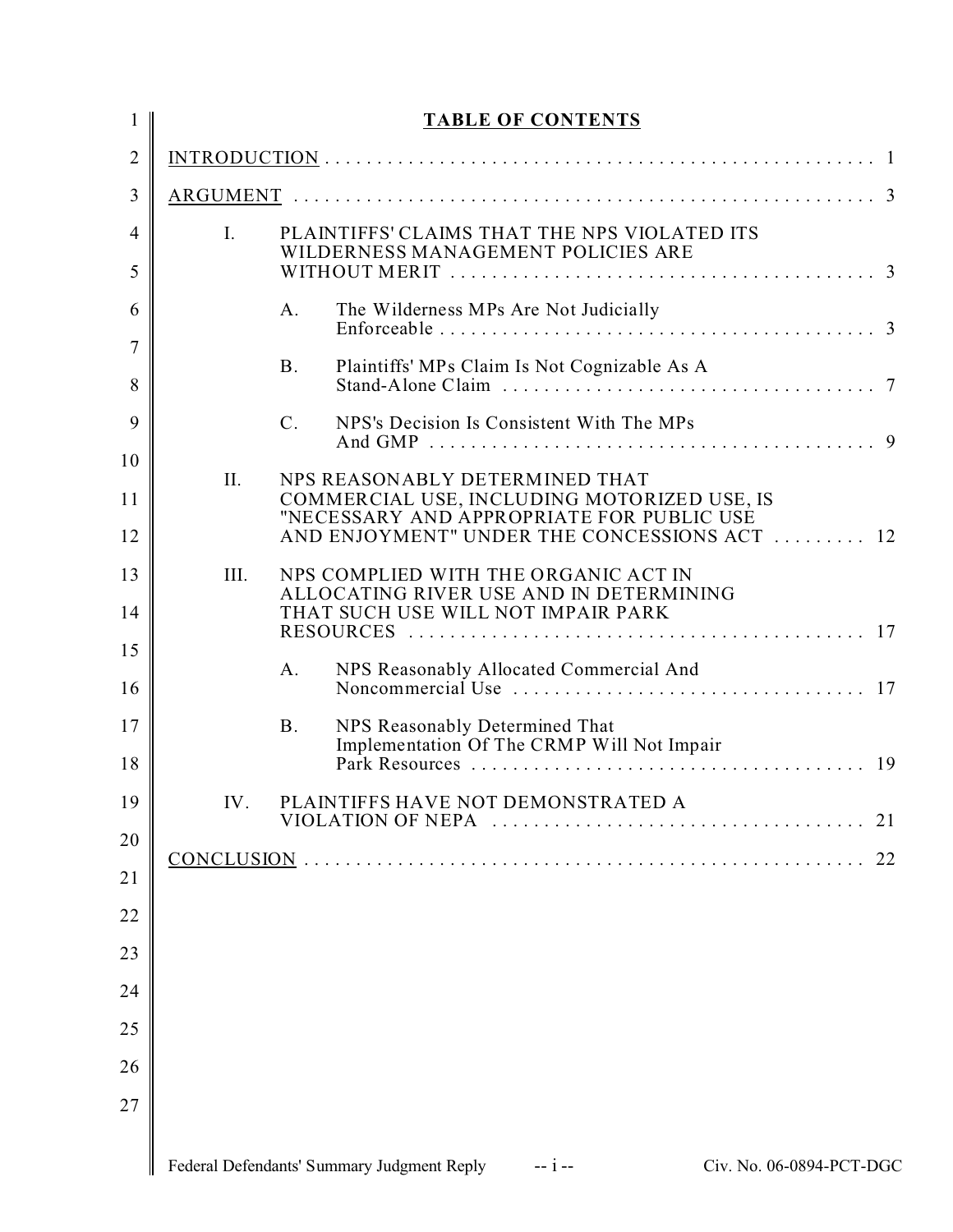|                     | <b>TABLE OF AUTHORITIES</b><br><b>FEDERAL CASES</b>                             |
|---------------------|---------------------------------------------------------------------------------|
| $\overline{2}$<br>3 | Bicycle Trails Council of Marin v. Babbitt,                                     |
| $\overline{4}$      | Center for Biological Diversity v. Veneman,                                     |
| 5<br>6              | Chevron U.S.A., Inc. v. Natural Res. Def. Council, Inc.,                        |
| $\overline{7}$      | Chrysler Corp. v. Brown,                                                        |
| 8<br>9              | Connecticut Light & Power Co. v. Federal Power Commission,                      |
| 10<br>11            | Ecology Center v. Austin,                                                       |
| 12                  | El Rescate Legal Serv. v. Executive Office of Immigration Review,               |
| 13<br>14            | Kleppe v. Sierra Club,                                                          |
| 15                  | Lewis v. Lujan,                                                                 |
| 16                  | Lowry v. Barnhart,                                                              |
| 17<br>18            |                                                                                 |
| 19<br>20            | National Wildlife Fed'n v. Burford,                                             |
| 21                  | National Wildlife Fed'n v. U.S. Army Corps of Eng'rs,                           |
| 22<br>23            | Northwest Ecosystem Alliance ("NEA") v. U.S. Fish & Wildlife Service,           |
| 24                  | Norton v. Southern Utah Wilderness Alliance,                                    |
| 25<br>26            | Oregon Environmental Council v. Kunzman,                                        |
| 27                  | Rocky Mountain Oil & Gas Ass'n v. United States Forest Serv.,                   |
|                     | Federal Defendants' Summary Judgment Reply -- ii --<br>Civ. No. 06-0894-PCT-DGC |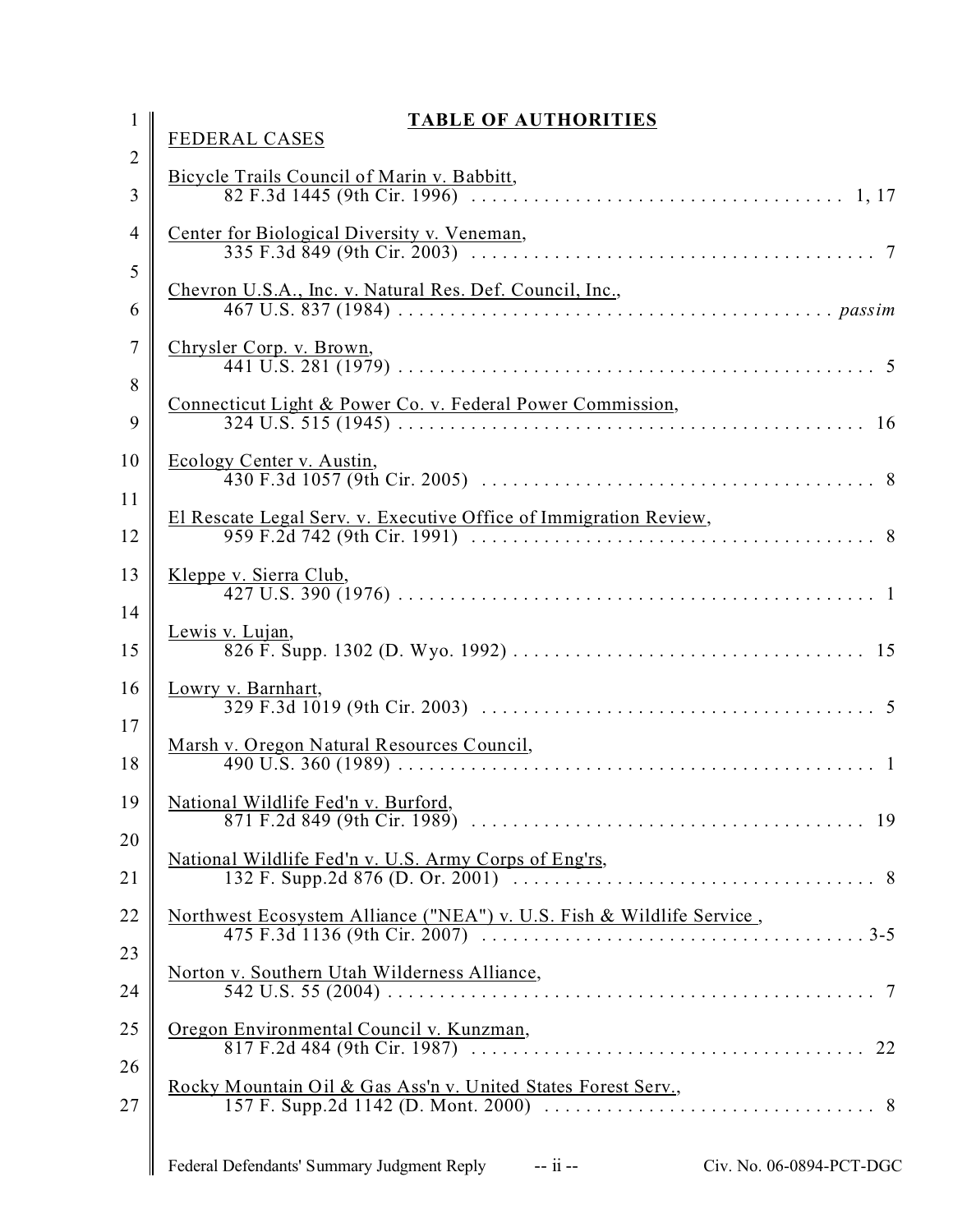|                     | Sierra Club v. Flowers,                                                          |
|---------------------|----------------------------------------------------------------------------------|
| $\overline{2}$<br>3 | Sierra Club v. Martin,                                                           |
| $\overline{4}$      | Southern Utah Wilderness Alliance ("SUWA") v. National Park Service,             |
| 5<br>6              | Stinson v. United States,                                                        |
| 7<br>8              | The Wilderness Society v. Norton,                                                |
| 9                   | Western Radio Services v. Espy,                                                  |
| 10<br>11            | Wilderness Public Rights Fund v. Kleppe,                                         |
| 12                  | <u>Yang v. Cal. Dept. of Soc. Servs.</u> ,                                       |
| 13<br>14            | <b>FEDERAL STATUTES</b>                                                          |
| 15                  | Administrative Procedure Act ("APA")                                             |
| 16                  |                                                                                  |
| 17                  |                                                                                  |
| 18                  |                                                                                  |
| 19                  | Endangered Species Act ("ESA")                                                   |
| 20                  |                                                                                  |
|                     | National Forest Management Act ("NFMA")                                          |
| 21                  |                                                                                  |
| 22                  | National Park Service Concessions Management Improvement Act ("CMIA")            |
| 23                  |                                                                                  |
| 24                  |                                                                                  |
| 25                  |                                                                                  |
| 26                  | Wilderness Act                                                                   |
| 27                  |                                                                                  |
|                     | Federal Defendants' Summary Judgment Reply -- iii --<br>Civ. No. 06-0894-PCT-DGC |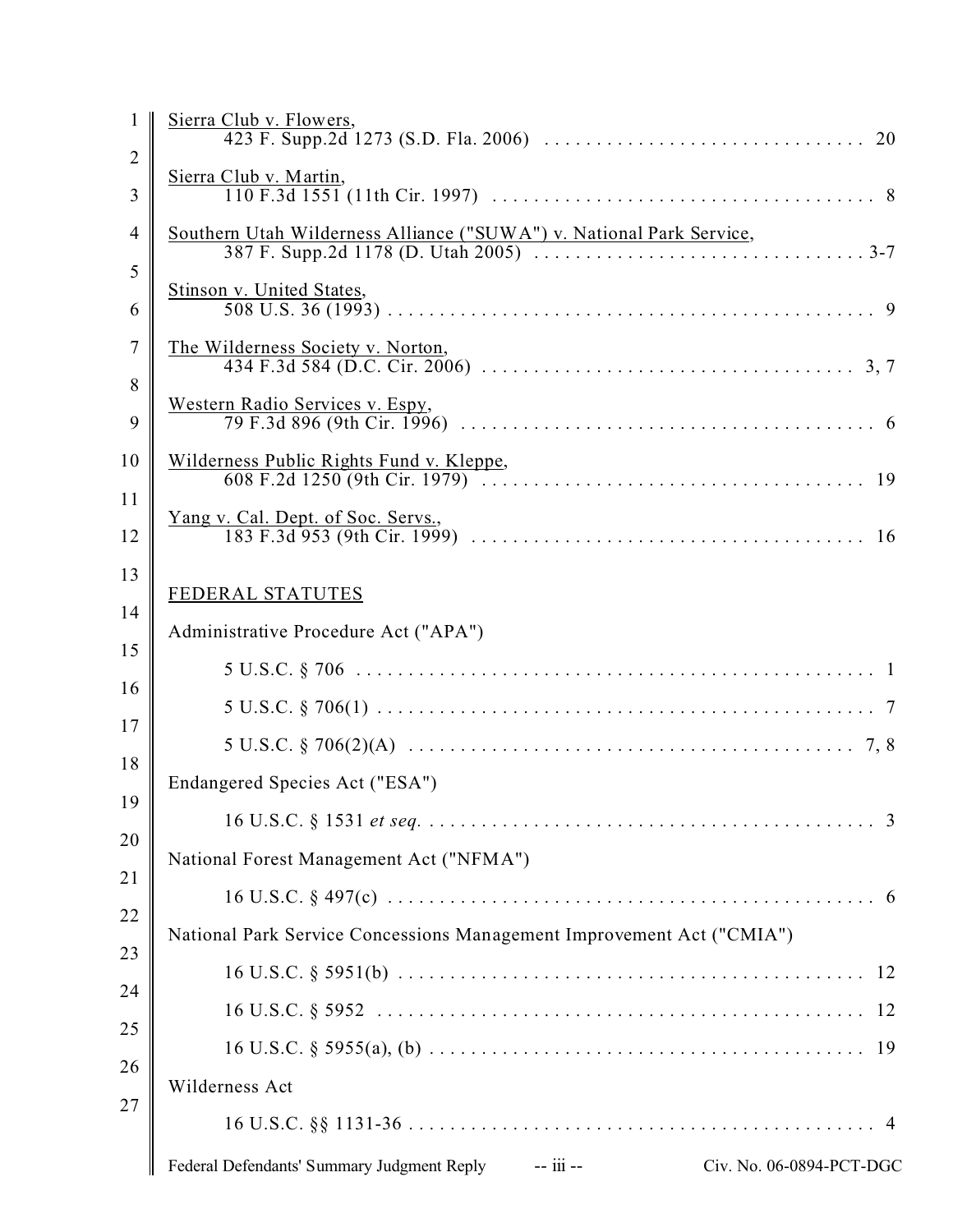| $\mathbf{1}$   |                                                                                      |
|----------------|--------------------------------------------------------------------------------------|
| $\overline{2}$ | FEDERAL REGULATIONS                                                                  |
| 3              |                                                                                      |
| $\overline{4}$ |                                                                                      |
| 5              |                                                                                      |
| 6              |                                                                                      |
| $\overline{7}$ |                                                                                      |
| $8\,$          |                                                                                      |
| 9              |                                                                                      |
| 10             |                                                                                      |
| 11             |                                                                                      |
| 12             |                                                                                      |
| 13             |                                                                                      |
| 14             |                                                                                      |
| 15             |                                                                                      |
| 16             |                                                                                      |
| 17             |                                                                                      |
| 18             |                                                                                      |
| 19             |                                                                                      |
| 20             |                                                                                      |
| 21             |                                                                                      |
| 22             |                                                                                      |
| 23             |                                                                                      |
| 24             |                                                                                      |
| 25             |                                                                                      |
| 26             |                                                                                      |
| 27             |                                                                                      |
|                | Federal Defendants' Summary Judgment Reply<br>Civ. No. 06-0894-PCT-DGC<br>$-$ iv $-$ |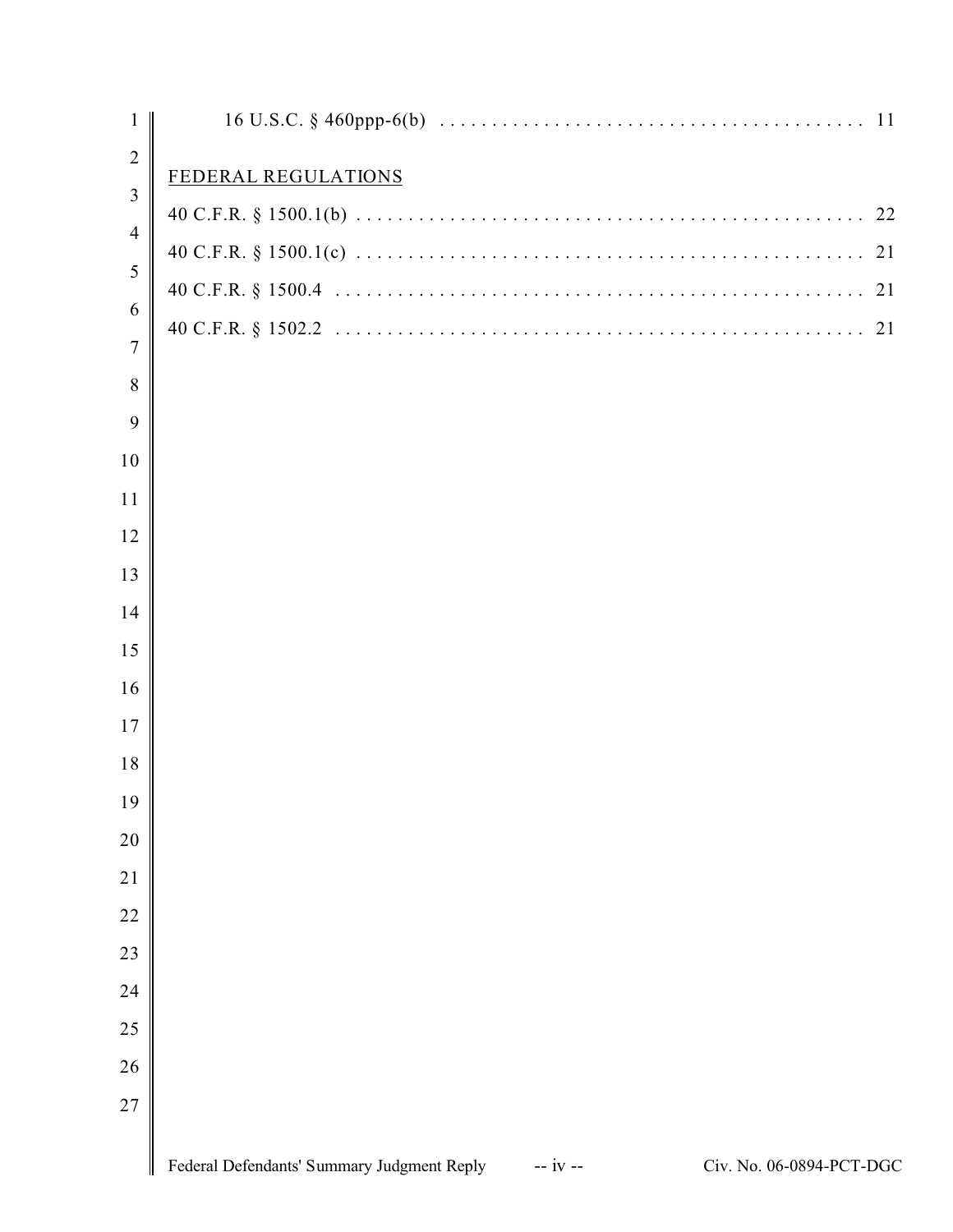| $\mathbf{1}$   | <b>INTRODUCTION</b>                                                                                                                                                                               |
|----------------|---------------------------------------------------------------------------------------------------------------------------------------------------------------------------------------------------|
| $\overline{2}$ | In this litigation, Plaintiffs seek to have the Court substitute Plaintiffs' self-interested                                                                                                      |
| 3              | views for the expert views of the National Park Service ("NPS"). After years of study and                                                                                                         |
| $\overline{4}$ | exhaustive review and consideration of wide-ranging public input, NPS issued a reasoned                                                                                                           |
| 5              | decision, addressing the public's intense interest in accessing the Colorado River through the                                                                                                    |
| 6              | Grand Canyon for rafting trips while protecting this national treasure. NPS considered and                                                                                                        |
| 7              | addressed all relevant factors, produced a detailed environmental impact statement ("EIS"),                                                                                                       |
| 8              | and made reasonable determinations that the 2006 Colorado River Management Plan                                                                                                                   |
| 9              | ("CRMP") governing recreational use of the Colorado River corridor in Grand Canyon                                                                                                                |
| 10             | National Park ("Park") complies with the NPS Organic Act, the Concessions Management                                                                                                              |
| 11             | Improvement Act ("Concessions Act"), the National Environmental Policy Act ("NEPA"),                                                                                                              |
| 12             | and the agency's own policy statements.                                                                                                                                                           |
| 13             | Under the deferential standard for judicial review of federal agency actions under the                                                                                                            |
| 14             | "arbitrary and capricious" provision of the Administrative Procedure Act ("APA"), 5 U.S.C.                                                                                                        |
| 15             | § 706, NPS's decision easily passes muster. Given the circumstances here, however, the                                                                                                            |
| 16             | courts have repeatedly emphasized that NPS is entitled to even greater deference because 1)                                                                                                       |
| 17             | the decision involves highly technical matters within NPS's area of expertise; <sup>2</sup> and 2) the                                                                                            |
| 18             | underlying statutory schemes are drafted in general language giving NPS broad                                                                                                                     |
| 19             | administrative discretion. <sup>3</sup> In contravention of the well-established deference due to NPS in                                                                                          |
| 20             | this context, Plaintiffs attempt to deny NPS any discretion whatsoever in managing the                                                                                                            |
| 21             | Colorado River corridor. For example, Plaintiffs argue that NPS's decision on how to                                                                                                              |
| 22             |                                                                                                                                                                                                   |
| 23             | <sup>2</sup> See, e.g., Marsh v. Oregon Natural Resources Council, 490 U.S. 360, 378 (1989)<br>("Because analysis of the relevant documents 'requires a high level of expertise,' we must         |
| 24             | defer to the 'informed discretion of the responsible federal agencies."") (quoting Kleppe v.                                                                                                      |
| 25             | Sierra Club, 427 U.S. 390, 412 (1976)).                                                                                                                                                           |
| 26             | <sup>3</sup> See, e.g., Bicycle Trails Council of Marin v. Babbitt, 82 F.3d 1445, 1454 (9th Cir.<br>1996) (noting that "the Organic Act is silent as to the specifics of park management and that |
| 27             | 'under such circumstances, the Park Service has broad discretion in determining which<br>avenues best achieve the Organic Act's mandate."") (citation omitted).                                   |
|                |                                                                                                                                                                                                   |

Federal Defendants' Summary Judgment Reply -- 1 -- Civ. No. 06-0894-PCT-DGC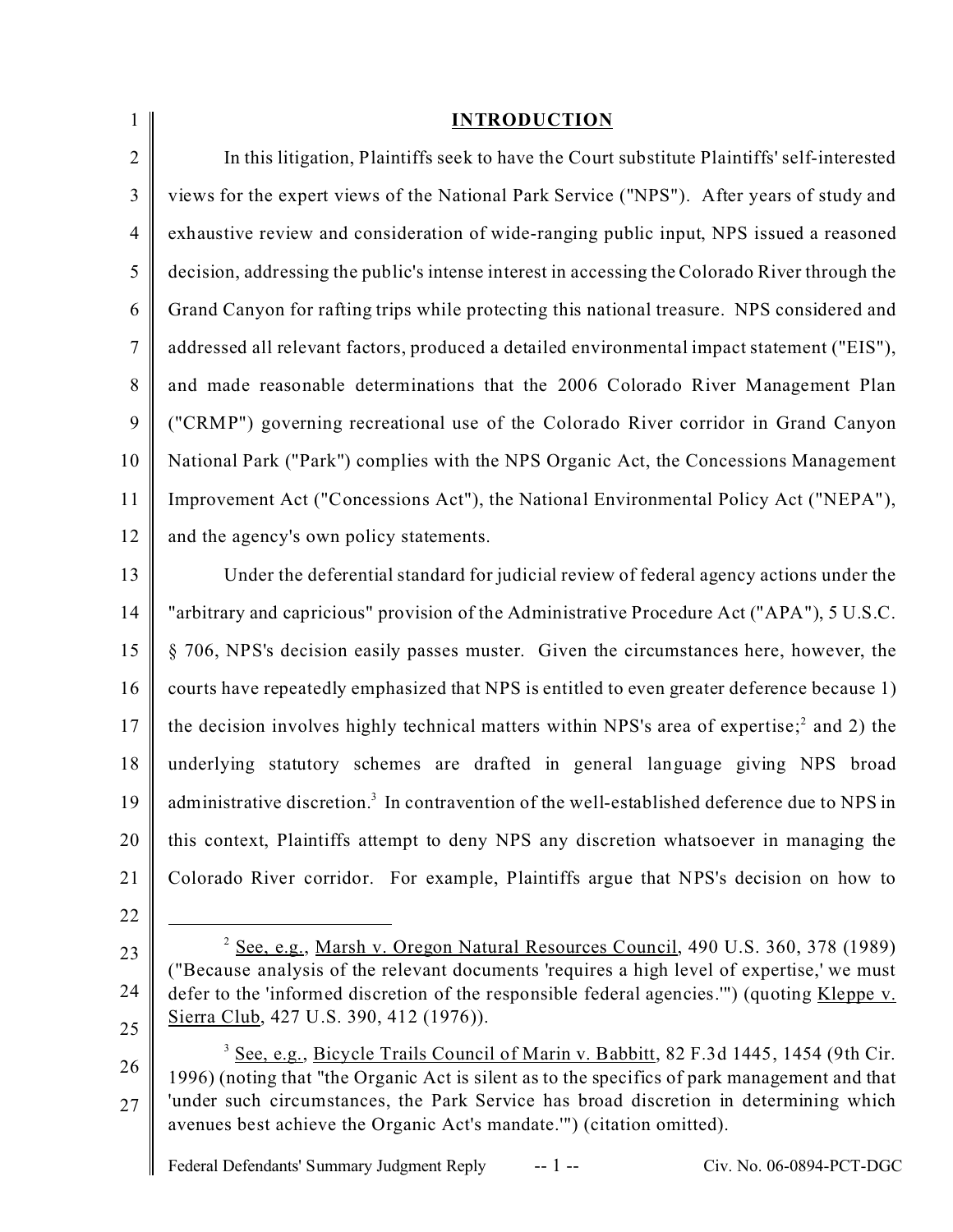1  $\mathfrak{D}$ 3 4 5 6 7 8 9 10 allocate river use must be reduced to a mathematical formula for which there is but one, or perhaps two, permissible and precise results. See Pls. SJ Resp. at 30-33. Similarly, Plaintiffs assert that there is a precise amount of commercial use of the river that is "necessary and appropriate" under the Concessions Act, and that NPS must determine and authorize only that precise amount. See id. at 25-27. In other words, under Plaintiffs' formulation, NPS has no discretion in determining how to allocate river use or in determining the amount and types of commercial uses, but instead must make a mathematical calculation and mechanically apply the results. Plaintiffs' approach to National Park management and judicial review of that management is plainly at odds with the dictates of the Supreme Court and the Ninth Circuit, and must be rejected.

11 12 13 14 15 16 17 18 19 20 21 22 23 Another fundamental flaw infecting Plaintiffs' arguments is their repeated insistence that the Colorado River corridor is wilderness, and must be managed as such, without motorized activities. But the reality is that the Colorado River corridor is not designated wilderness, but only *recommended* as *potential* wilderness. NPS's policy is to manage potential wilderness as wilderness, but *only* "to the extent that existing non-conforming conditions allow." NPS Management Policies ("MPs") 6.3.1, SAR 016136-37. As an "existing non-conforming condition," the long-standing, well-established use of motorboats on the River is excepted from NPS's policy of treating potential wilderness as wilderness, and NPS properly allowed this use to continue, albeit at reduced levels. Because they ignore this context, Plaintiffs' arguments--that allowing motorized uses to continue violates NPS's wilderness MPs, the Concessions Act's "necessary and appropriate" standard, and the Organic Act's "no-impairment" mandate because motorized uses and impacts are inconsistent with protecting wilderness characteristics--are misplaced.

24 25 26 27 NPS properly exercised its broad discretion and considered and applied the relevant factors in approving the CRMP. NPS's decision to allow motorized uses to continue and in allocating use between commercial and noncommercial users is reasonable, entitled to deference, and should be upheld.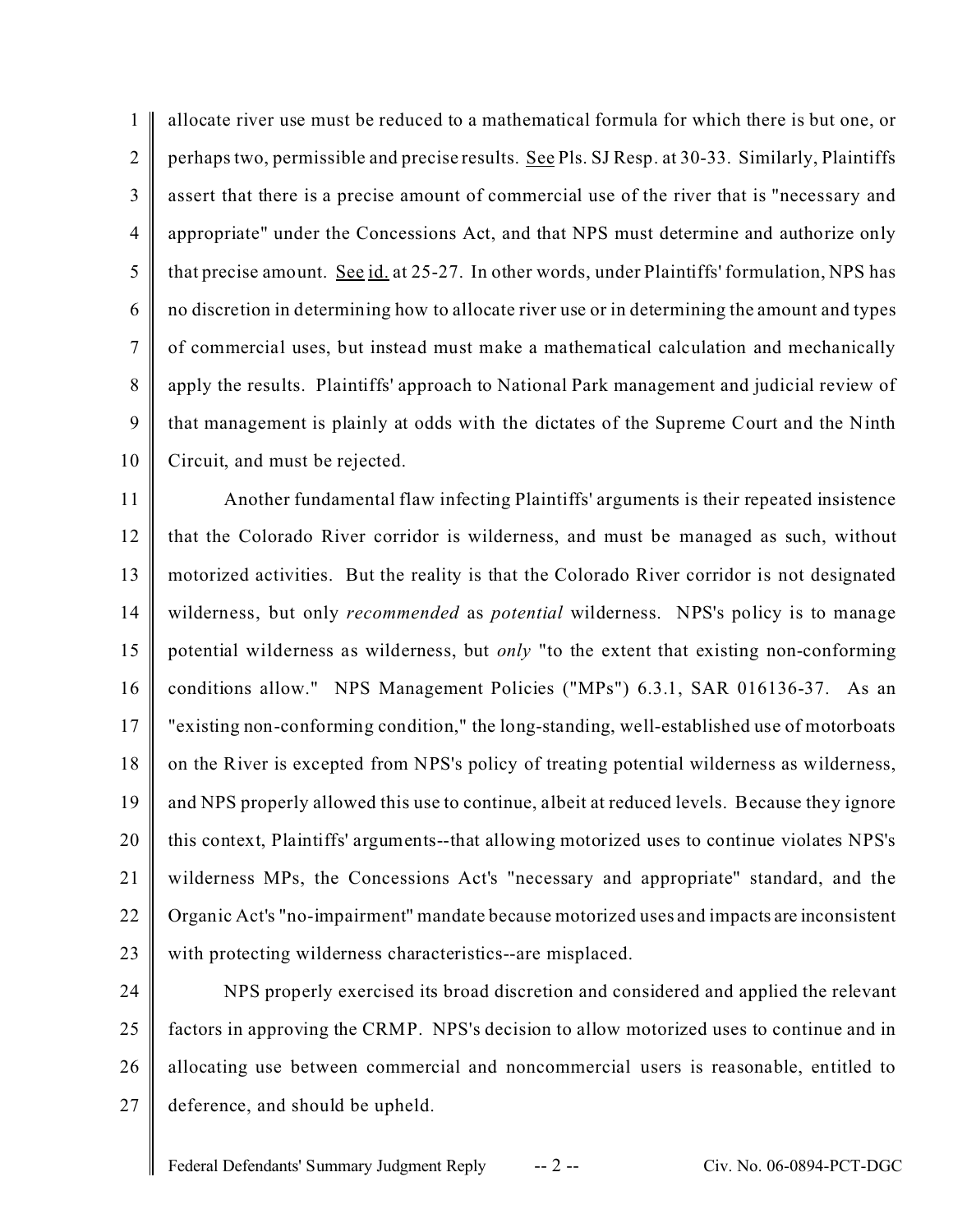| 1                   | <b>ARGUMENT</b>                                                                                               |
|---------------------|---------------------------------------------------------------------------------------------------------------|
| $\overline{2}$<br>3 | PLAINTIFFS' CLAIMS THAT THE NPS VIOLATED ITS WILDERNESS<br>Ι.<br><b>MANAGEMENT POLICIES ARE WITHOUT MERIT</b> |
| 4                   | The Wilderness MPs Are Not Judicially Enforceable<br>A.                                                       |
|                     | As the D.C. Circuit held in The Wilderness Society v. Norton, 434 F.3d 584 (D.C.                              |
|                     | Cir. 2006), NPS's MPs, and particularly the wilderness management provisions in Chapter                       |
|                     | 6, are "a statement of policy, not a codification of binding rules," and therefore are not                    |
|                     | enforceable against the agency. Id. at 595. Nonetheless, Plaintiffs attempt to enforce the                    |
|                     | wilderness management provisions of the MPs against NPS, relying principally on two cases                     |
|                     | to assert that the MPs "carry the force and effect of the law." Pls. SJ Resp. at 6-11 (relying                |
|                     | on Northwest Ecosystem Alliance ("NEA") v. U.S. Fish & Wildlife Service, 475 F.3d 1136                        |
|                     | (9th Cir. 2007), and Southern Utah Wilderness Alliance ("SUWA") v. National Park Service,                     |
|                     | 387 F. Supp.2d 1178 (D. Utah 2005)). Both NEA and SUWA, are distinguishable.                                  |
|                     | In NEA, the Ninth Circuit examined whether the U.S. Fish and Wildlife Service                                 |
|                     | ("FWS") violated the Endangered Species Act ("ESA"), 16 U.S.C. § 1531 et seq., by denying                     |
|                     | a petition to classify western gray squirrels in Washington state as an endangered "distinct"                 |
|                     | population segment" ("DPS") as that phrase is used in the ESA. 475 F.3d at 1137. In NEA,                      |
|                     | the plaintiffs alleged that FWS's policy statement interpreting what constituted a DPS was                    |
|                     | "unlawfully restrictive," and hence contrary to the ESA. Id. at 1140. In assessing the level                  |
|                     | of deference due to the agency's interpretation under Chevron U.S.A., Inc. v. Natural Res.                    |
|                     | Def. Council, Inc., 467 U.S. 837 (1984), the Ninth Circuit noted that the DPS Policy was                      |
|                     | adopted pursuant to an express delegation of congressional authority in the ESA to issue the                  |
|                     | policy and requirements to publish the policy in the Federal Register and to solicit public                   |
|                     | comment. 475 F.3d at 1141-42. "These procedural rigors, combined with the express                             |
|                     | congressional command to [FWS] to develop guidelines, distinguish the DPS Policy from                         |
|                     | garden-variety policy statements that do not enjoy Chevron status." Id. at 1142. The Ninth                    |
|                     | Circuit thus held that FWS's interpretation of the DPS provision of the ESA was "legally                      |
|                     | binding" on the Court and entitled to Chevron deference. Id. at 1143.                                         |
|                     | $-3 -$<br>Federal Defendants' Summary Judgment Reply<br>Civ. No. 06-0894-PCT-DGC                              |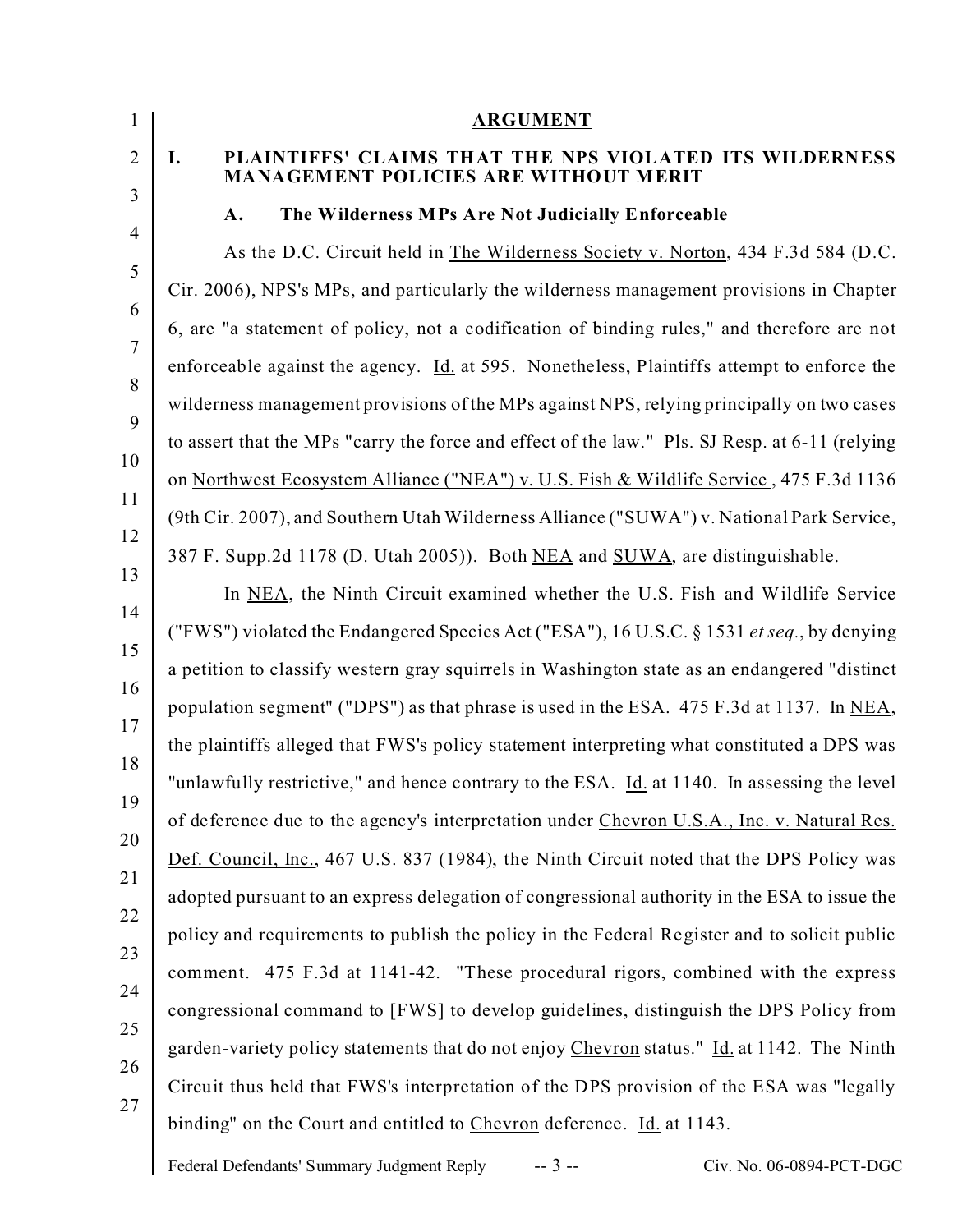1  $\overline{2}$ 3 4 5 6 7 8 9 10 11 12 13 14 15 16 17 As in NEA, the intervenor in SUWA did not seek to enforce an agency policy statement, but instead alleged that NPS's MPs interpreting the "no-impairment" mandate of the Organic Act were inconsistent with that statutory provision, and thus the SUWA Court was faced with a claim of "whether the [MPs] *violate* the Organic Act." 387 F. Supp.2d at 1186-87 (emphasis added). In addressing this claim, the SUWA Court considered whether "[t]he Management Policies, *specifically Section 1.4 of the Management Policies*, [which] constitute the NPS's interpretation of the Organic Act's 'no-impairment mandate,'" were entitled to Chevron deference. Id. at 1187 (emphasis added). Because the SUWA Court found that "the 'no-impairment' mandate is inherently ambiguous," it examined whether Congress had delegated NPS the authority to interpret this provision and whether NPS had followed public notice and comment procedures in adopting the interpretation. Id. After answering both of these questions in the affirmative, the SUWA Court concluded that "[g]iven the importance of the 'no-impairment' standard to the NPS's administration of the statute . . . and Congress' express intent that the NPS have the force of law to issue substantive rules pursuant to notice-and-comment rulemaking procedures, the Court finds that the 2001 [MPs] are the type of agency decision Congress intended to 'carry the force of law,' and therefore eligible for Chevron deference." Id. at 1189.<sup>4</sup>

18 19 20 21 22 23 24 As Chevron deference cases, NEA and SUWA addressed whether agency policy statements were permissible and controlling interpretations of an underlying statutory provision that parties sought to enforce. Here, in contrast, Plaintiffs do not seek to enforce any statutory provision through the MPs. See Pls. SJ Resp. at 4 ("Plaintiffs do not allege that the Park Service's authorization of motorized uses in the river corridor . . . violates the Wilderness Act, 16 U.S.C. §§ 1131-1136."). Instead, Plaintiffs seek to enforce NPS's wilderness policies in the MPs as *stand-alone* legal requirements. Id. at 4-5.

25

A central factor in both NEA and SUWA was that the policy statements at issue

<sup>27</sup> <sup>4</sup> Although Federal Defendants argued in **SUWA** that the impairment MPs were entitled to judicial deference, the SUWA Court went further and incorrectly concluded that those MPs carried the force of law.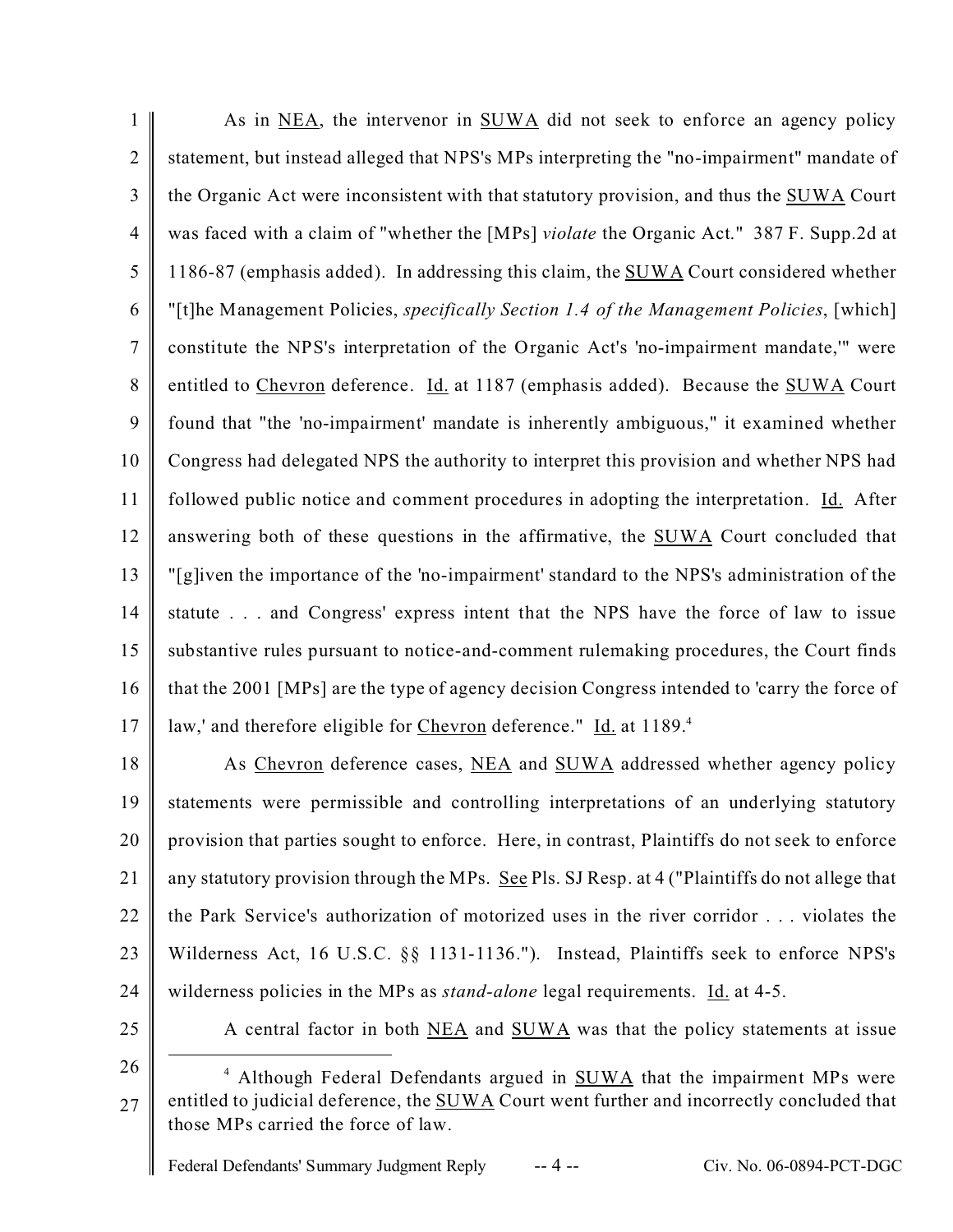1  $\mathfrak{D}$ 3 4 5 6 7 8 9 10 11 interpreted ambiguous statutory provisions (the DPS provision of the ESA in NEA, and the "no-impairment" mandate of the Organic Act in SUWA) pursuant to express delegations from Congress for the agencies to do so. Here, Plaintiffs do not assert that NPS's wilderness MPs interpret any statutory provision. As noted above, the SUWA Court emphasized that it was determining only whether Section 1.4 of the MPs carried the "force and effect" of law in interpreting the "no-impairment" mandate of the Organic Act, an interpretation that is limited to that Section. See MP 1.4.1, SAR 016086 ("This section 1.4 of Management Policies represents the agency's interpretation of these key statutory provisions [16 U.S.C. §§ 1, 1a-l]."). Because Section 6 of the MPs, pertaining to "Wilderness Preservation and Management," does not interpret any ambiguous statutory language pursuant to an express grant of Congress to do so, NEA and SUWA are inapplicable here.

12 13 14 15 16 17 18 19 20 21 22 23 24 25 26 27 Plaintiffs concede that the MPs were not "promulgated" in accordance with the procedural requirements of the APA. Pls. SJ Resp. at 10-11. While public notice and comment procedures that do not meet APA requirements may entitle a specific policy statement interpreting an ambiguous statutory provision to Chevron deference, such procedures plainly cannot elevate general policy statements about how a federal agency will conduct its business into judicially-enforceable mandates. If such were the case, judicial review of agency regulations for compliance with APA procedures would be rendered a nullity, because federal agencies could effect the same regulatory result without complying with the APA. But this is not the law. To be enforceable in federal court, rules must be promulgated in compliance with the APA. "Certainly regulations subject to the APA cannot be afforded the 'force and effect of law' if not promulgated pursuant to the statutory procedural minimum found in that Act." Chrysler Corp. v. Brown, 441 U.S. 281, 313 (1979); see also Lowry v. Barnhart, 329 F.3d 1019, 1022 (9th Cir. 2003) (holding that publication in the Federal Register and mandatory language "cannot create substantive rules where the congressionally prescribed procedures for promulgating such rules have not been invoked"). Had NPS intended the MPs to carry the force and effect of the law, it would have

Federal Defendants' Summary Judgment Reply -- 5 -- Civ. No. 06-0894-PCT-DGC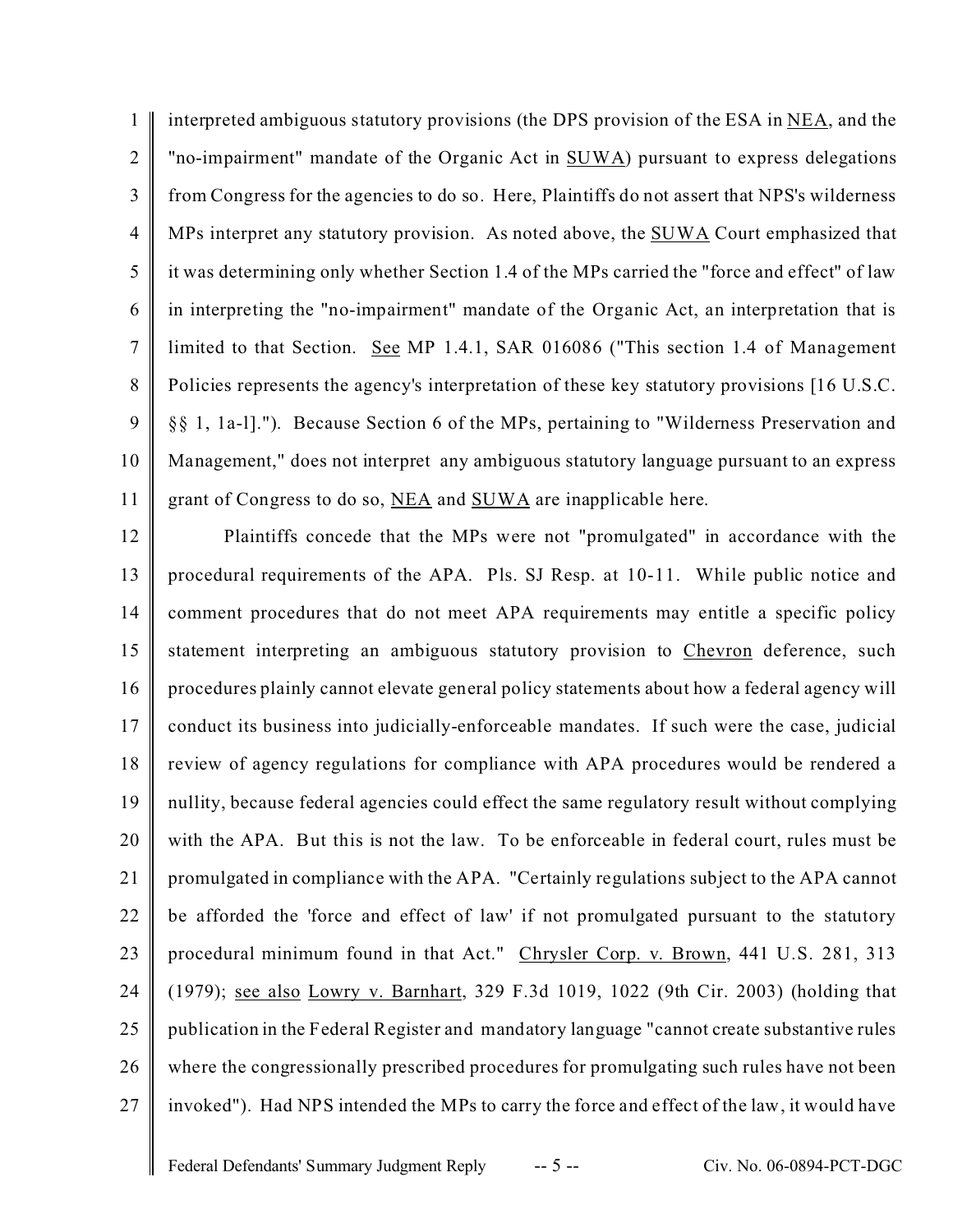1 had to promulgate them as regulations in accordance with the APA.

2 3 4 5 6 7 8 9 10 11 12 13 14 15 16 17 18 19 Plaintiffs assert that the manner in which the MPs were adopted distinguish the MPs from the Forest Service Manual ("FSM") and Forest Service Handbook ("FSH") provisions that the Ninth Circuit held did not carry the force and effect of law in Western Radio Services v. Espy, 79 F.3d 896 (9th Cir. 1996). While Section 3 of the NPS Organic Act authorizes NPS to issue regulations governing the *general* use and management of the National Park System, the Ninth Circuit recognized that the National Forest Management Act ("NFMA") authorizes the Forest Service to promulgate regulations *specific* to the construction of facilities at issue in Western Radio. 79 F.3d at 900 (citing 16 U.S.C. § 497(c)). But this source congressional authority was not sufficient to render the FSM and FSH enforceable. In addition, like the MPs, provisions of the FSM and FSH are adopted after notice in the Federal Register and the acceptance and review of public comment,<sup>5</sup> and the FSM and FSH provisions at issue in Western Radio use the same mandatory language as the MPs. See, e.g., 1994 WL 16058610 \*19 ("Authorizations *shall* not be issued until: . . . (d) acceptable design measures or other satisfactory resolution of potential incompatibility have been agreed to by the applicant and the existing holders on the site.") (Plaintiffs' appeal brief in Western Radio quoting FSH 2709.11-93-2, chapter 48.7(a)(3)(d)) (emphasis added). Because the MPs are legally indistinguishable from the FSM and FSH, Western Radio is controlling and dictates that the MPs are not judicially enforceable.

20 21 22 23 24 Plaintiffs state that "the plain language of the MPs evinces the Park Service's intent to bind itself: 'Adherence to [the MPs] *is mandatory unless specifically waived or modified by the Secretary* . . . Park Superintendents will be held accountable for their, and their staff's adherence to [the MPs].'" Pls. SJ Resp. at 9 (quoting MPs Introduction at 6, SAR 016079; Plaintiffs' emphasis and modifications). As the D.C. Circuit explained in Wilderness

<sup>26</sup> 27 <sup>5</sup> The Forest Service routinely provides public notice and comment on the adoption of FSM and FSH provisions, as evidenced in literally dozens of Federal Register notices. See, e.g., 59 Fed. Reg. 28714-01, 28714 (June 2, 1994); 57 Fed. Reg. 43180-01, 43180 (Sept. 18, 1992) (same); 53 Fed. Reg. 26807-01, 26807 (July 15, 1988).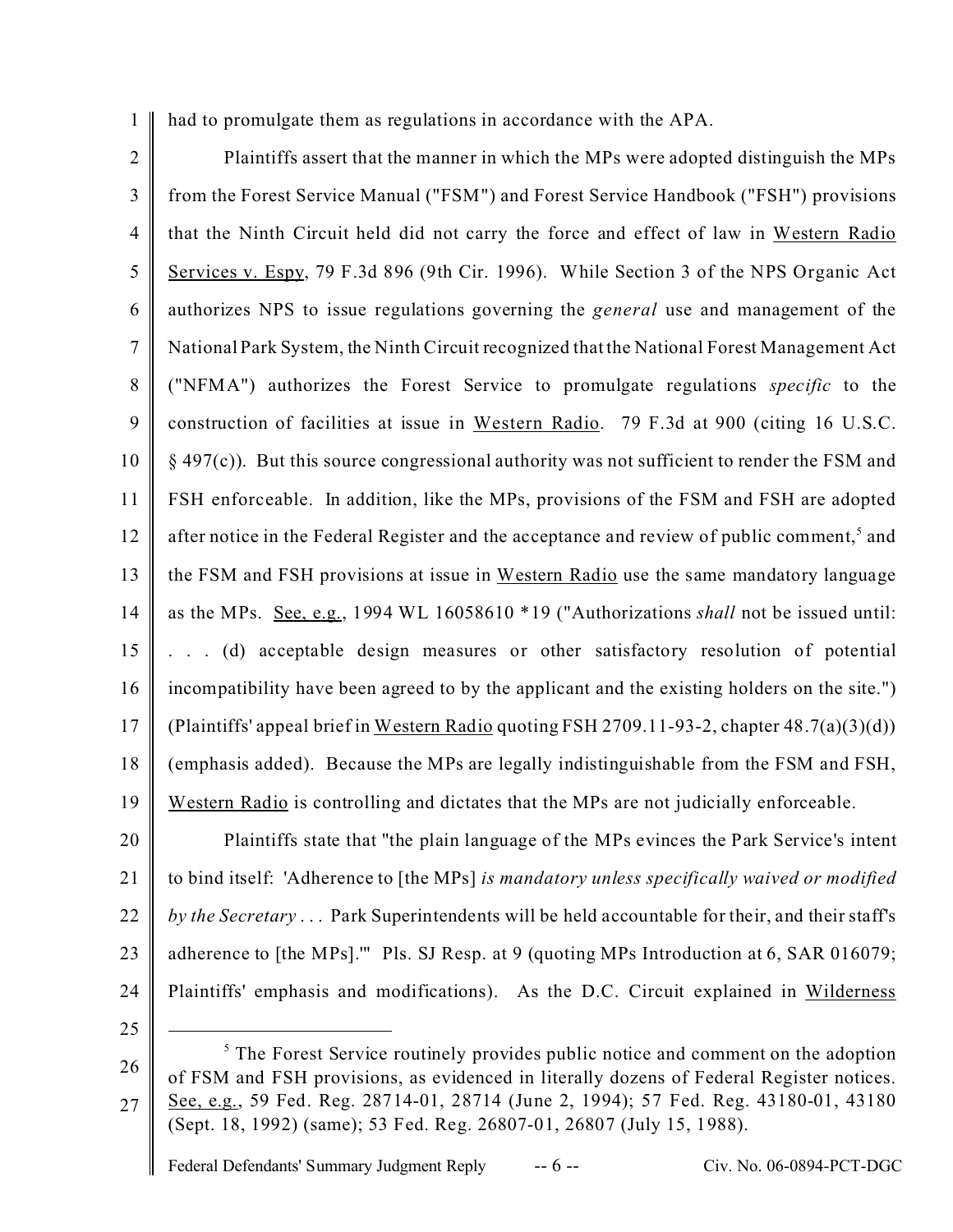1  $\overline{2}$ 3 4 5 6 7 8 Society, however, the "adherence is mandatory" language "does not evidence an intent on the part of the agency to limit its discretion and create enforceable rights. Rather, the agency's top administrators [including the NPS Director, whom Plaintiffs removed with their ellipsis] clearly reserved for themselves unlimited discretion to order and reorder all management priorities." 434 F.3d at 596.<sup>6</sup> And Plaintiffs offer nothing to explain how saying that Park Superintendents will be "held accountable" for following the MPs indicates any role for the courts, as opposed to merely holding Superintendents accountable to higherranking officials in NPS, which is the more natural reading of the language.

9

12

# **B. Plaintiffs' MPs Claim Is Not Cognizable As A Stand-Alone Claim**

10 11 In the alternative to their argument that the MPs carry the force and effect of law, Plaintiffs argue that the MPs and the 1995 General Management Plan  $($ "GMP" $)$ <sup>7</sup> are

- 13 14 15 16 17 18 19 20 21 22 23 24 25 26  $6$  Plaintiffs assert that Wilderness Society is in conflict with  $SUWA$ . Pls. SJ Resp. at 8 n.5. Besides being a district court opinion which is not entitled to the same precedential weight as a published opinion from the D.C. Circuit, SUWA is distinguishable as discussed above. In contrast, Wilderness Society addressed whether the *wilderness management* MPs were enforceable against NPS, precisely the claim Plaintiffs make here. Plaintiffs also attempt to distinguish Wilderness Society on the basis that it involved a claim to compel agency action under Section 706(1) of the APA, instead of a challenge to affirmative agency action under Section 706(2)(A) that Plaintiffs' bring here. Pls. SJ Resp. at 8 n.5. Plaintiffs, citing a vacated Ninth Circuit opinion, assert that "[u]nlike section 706(2)(A) claims such a this, to establish a right of judicial review under section 706(1), a plaintiff 'must identify a statutory provision mandating agency action."" Id. (quoting Center for Biological Diversity v. Veneman, 335 F.3d 849, 854 (9th Cir. 2003) opinion withdrawn and superseded on rehearing by 394 F.3d 1108 (9th Cir. 2005)). As discussed below, Plaintiffs are wrong because they must also identify an underlying statutory provision for Section 706(2)(A) claims and because the district court opinions distinguishing the Supreme Court's jurisdictional decision in Norton v. Southern Utah Wilderness Alliance, 542 U.S. 55 (2004) (a Section 706(1) case), did so on the question of jurisdiction, not whether the underlying agency plans were enforceable in federal court. In contrast, the D.C. Circuit in Wilderness Society held that it did have jurisdiction over the plaintiffs' MPs claim, but denied the claim on the merits because the wilderness management MPs do not "embody rules that are enforceable against the agency." 434 F.3d at 595. Plaintiffs' claim here and the claim at issue in Wilderness Society are legally and factually indistinguishable.
- 27

 $\sigma$  Unlike their arguments concerning the MPs, Plaintiffs do not contend that the GMP itself carries the force and effect of the law. Like with the MPs, the GMP policy of

Federal Defendants' Summary Judgment Reply -- 7 -- Civ. No. 06-0894-PCT-DGC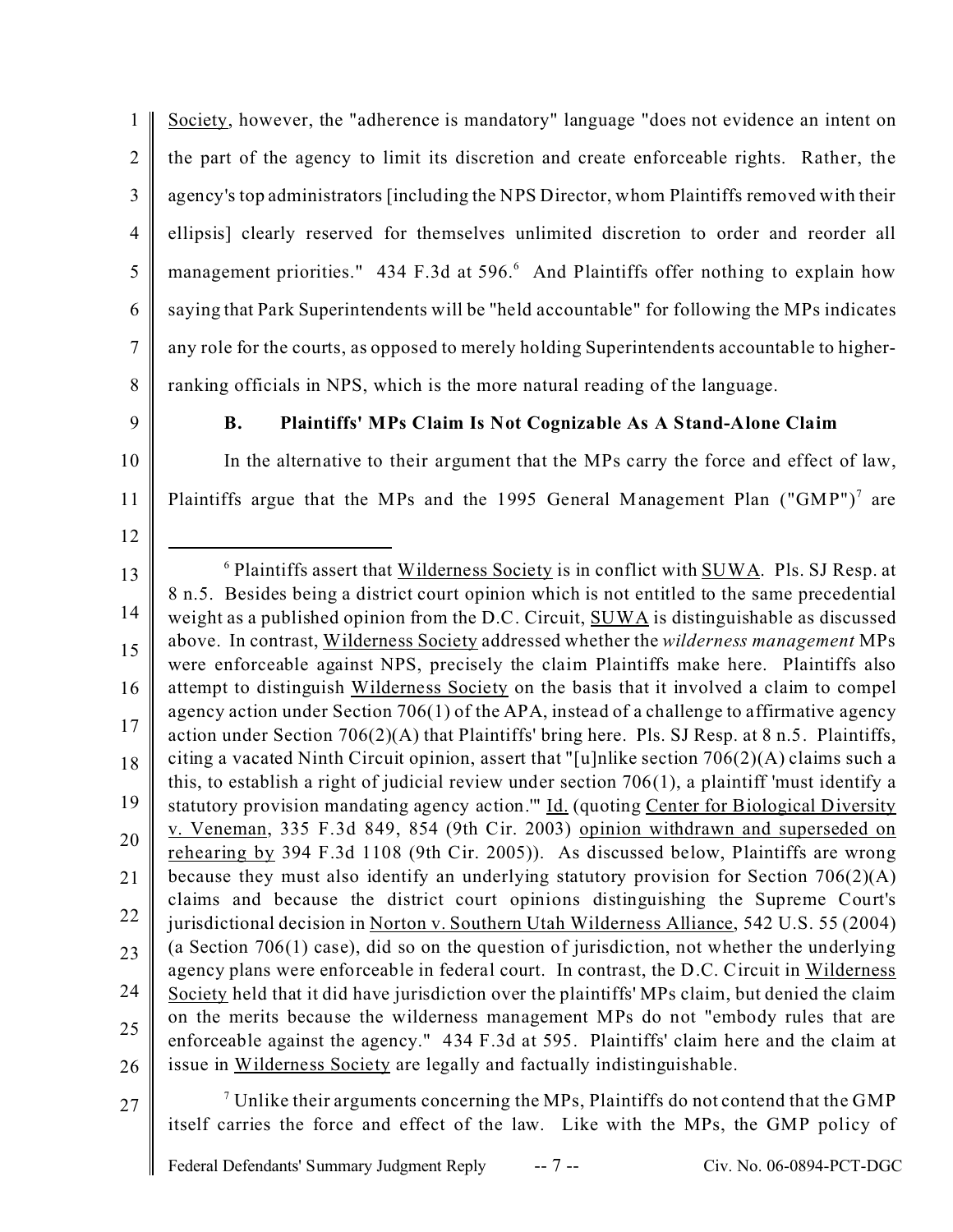1  $\mathfrak{D}$ 3 4 5 6 7 judicially enforceable in this instance "because the Park Service committed to comply with these documents [in the NEPA materials], [and] it would now be 'arbitrary and capricious' for the agency to ignore them." Pls. SJ Resp. at 12. In support of this argument, Plaintiffs rely principally on Ecology Center v. Austin, 430 F.3d 1057, 1069 (9th Cir. 2005). In Ecology Center, the Ninth Circuit held that the Forest Service's failure to demonstrate satisfaction of a Regional Soil Quality Standard in the FSM violated NEPA and NFMA, because the Forest Service committed in its EIS to meeting that standard. Id. at 1069-70.

8 9 10 11 12 13 14 15 16 17 18 19 20 21 22 Unlike the claims in Ecology Center, Plaintiffs here do not raise their MPs and GMP arguments in the context of a claim that NPS violated any underlying statutory provision. See Pls. SJ Memo. at 2-14 (alleging that NPS violated a "duty" created by the MPs and GMP, but failing to allege any underlying applicable statutory violation); Pls. SJ Resp. at 4 ("Plaintiffs do not allege violations of the Wilderness Act."). Plaintiffs suggest that claims under Section  $706(2)(a)$  of the APA do not require Plaintiffs to allege a violation of an underlying statutory provision. Pls. SJ Resp. at 8 n.5. Plaintiffs are wrong. See El Rescate Legal Serv. v. Executive Office of Immigration Review, 959 F.2d 742, 753 (9th Cir. 1991) ("There is no right to sue for a violation of the APA in the absence of a 'relevant statute' whose violation 'forms the legal basis for [the] complaint."") (citation omitted); National Wildlife Fed'n v. U.S. Army Corps of Eng'rs, 132 F. Supp.2d 876, 889 (D. Or. 2001) ("Review under the [APA] requires references to the legal duty set forth in the governing substantive statute."); Rocky Mountain Oil & Gas Ass'n v. United States Forest Serv., 157 F. Supp.2d 1142, 1145 (D. Mont. 2000) ("Arbitrary and capricious review cannot be conducted under the APA independent of another statute.").<sup>8</sup>

23

24 25 otherwise treating the Colorado River corridor as wilderness recognizes a specific exemption for motorboat use: "Provide a wilderness river experience on the Colorado River (this objective will not affect decisions regarding the use of motorboats on the river)." AR 010142 (1995 GMP at 11).

26

27 <sup>8</sup> See also Sierra Club v. Martin, 110 F.3d 1551, 1554-55 (11th Cir. 1997) ("As a procedural statute, the APA does not expand the substantive duties of a federal agency, but merely provides the framework for judicial review of agency action. Accordingly, there is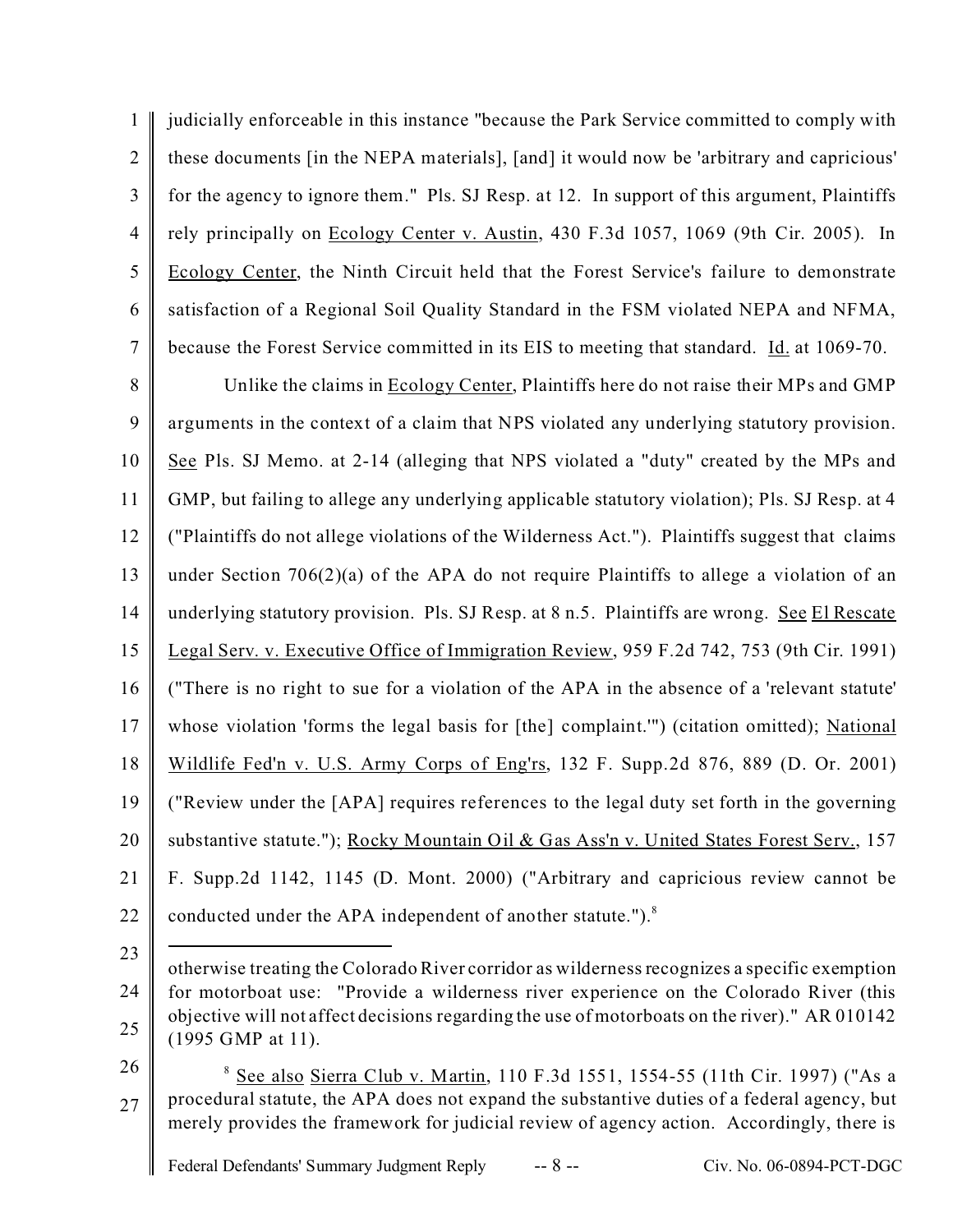1  $\overline{2}$ 3 4 5 6 7 8 9 10 11 In a belated attempt to shoe-horn their MPs claim into the Ecology Center scenario, Plaintiffs assert that "[a]cting in accordance with the MPs is . . . pivotal to complying with the Organic Act." Pls. SJ Resp. at 13. In support of this statement, however, Plaintiffs rely on provisions from Section 1.4 of the MPs which, as noted above, are expressly limited to that Section, which interprets the "no impairment" mandate of the Organic Act. See MP 1.4.1, SAR 016086 ("This section 1.4 of Management Policies represents the agency's interpretation of these key statutory provisions [16 U.S.C. §§ 1, 1a-l]."). Plaintiffs offer no explanation for how implementation of the wilderness MPs of Chapter 6 is necessary to comply with the Organic Act, particularly when the area at issue is not designated wilderness. Plaintiffs' attempts to enforce the wilderness management policies of the MPs and GMP must be rejected.

12

# **C. NPS's Decision Is Consistent With The MPs And GMP**

13 14 15 16 17 18 19 20 21 Although the provisions of the MPs and GMP are not judicially enforceable, as an internal matter they state important agency policies, and NPS implements them to the fullest extent possible. It did so in this case. Even if the MPs and GMPs were judicially enforceable as some sort of quasi-regulation as Plaintiffs argue, an agency's interpretation and application of its own regulations is given controlling weight See, e.g., Stinson v. United States, 508 U.S. 36, 45 (1993) ("As we have often stated, provided an agency's interpretation of its own regulations does not violate the Constitution or a federal statute, it must be given controlling weight unless it is plainly erroneous or inconsistent with the regulation.") (quotations and citations omitted).

- 22 23 24 25 Plaintiffs assert that NPS's "decision to ignore its own MPs, as well as the management objectives in the GMP, is by definition arbitrary and capricious." Pls. SJ Resp. at 11. As Plaintiffs' arguments demonstrate, however, NPS did not "ignore" the MPs or GMP--Plaintiffs only disagree with NPS's conclusions as to how the CRMP meets these
- 26

 $27 \parallel$  no right to sue for a violation of the APA in the absence of a relevant statute whose violation forms the legal basis for the complaint.") (quotations and modifications omitted).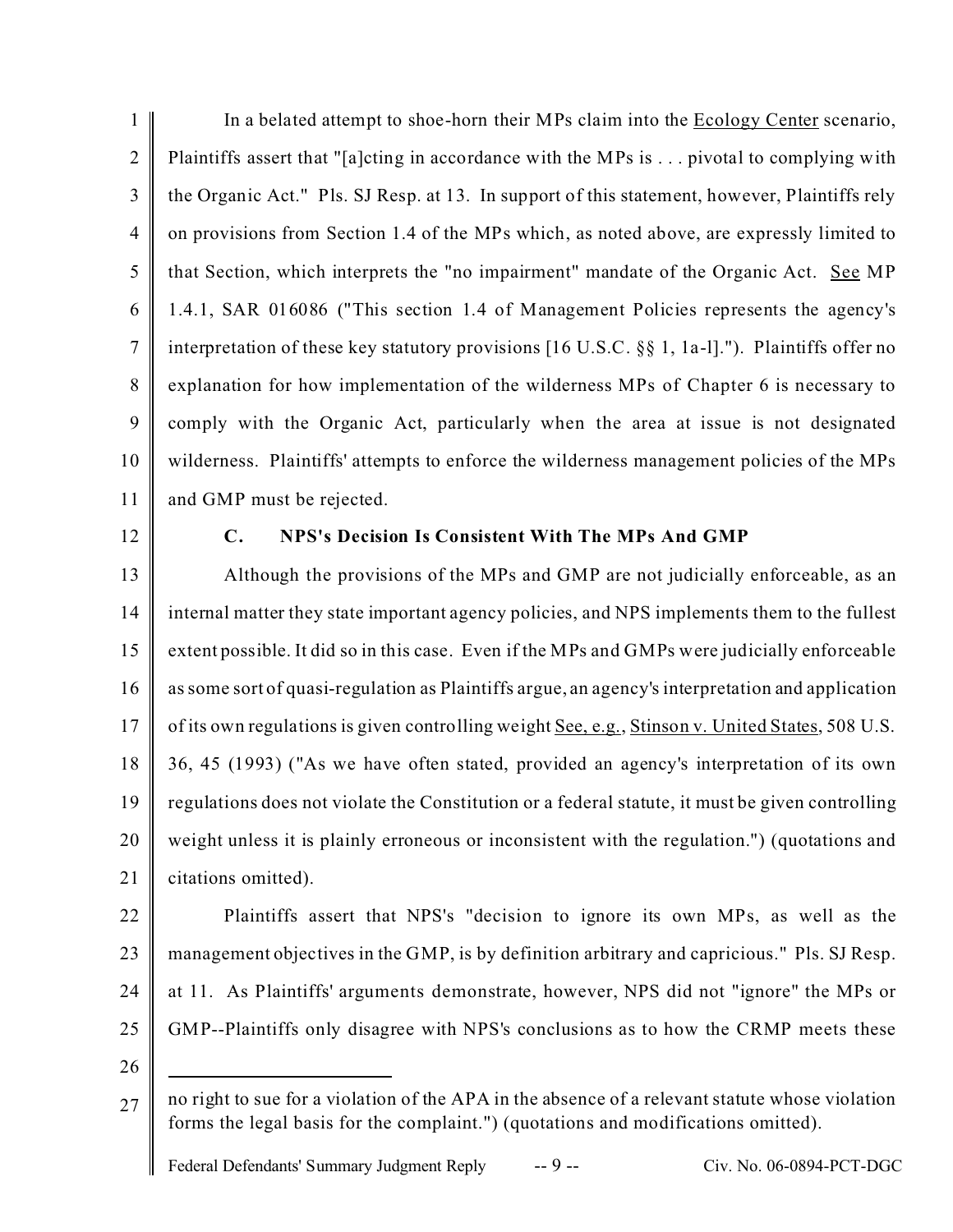1  $\mathfrak{D}$ 3 4 5 6 7 policy statements. See Pls. SJ Memo. at 10-14 (arguing that NPS's "rationale for authorizing motorized activities in the Colorado River Corridor is arbitrary and capricious" and attempting to refute the FEIS and ROD's determinations that approved motorized uses are consistent with the MPs and GMP). Plaintiff do little more than reiterate those arguments in their present brief, and do nothing to show that NPS's interpretation and application of its own MPs is inconsistent. Indeed, Plaintiffs arguments are filled with exaggerations, inconsistencies, and statements that are at odds with the MPs.

8 9 10 11 12 13 14 15 16 17 18 19 20 21 22 23 For instance, Plaintiffs assert that NPS cannot allow motorized activities to continue in the Colorado River corridor because such activities are not "temporary" and that NPS "would read in a temporary, motorized use exception that does not (and should not) exist in either the MPs or the Wilderness Act." Pls. SJ Resp. at 14-15. As noted above, Plaintiffs have already conceded that they have no claim under the Wilderness Act, and the MPs do not require NPS to treat recommended potential wilderness as actual wilderness. The MPs state that NPS will "take no action that would *diminish* the wilderness suitability of an area possessing wilderness characteristics until the legislative process of wilderness designation has been completed" and that "[t]his policy also applies to potential wilderness, requiring it to be managed as wilderness *to the extent that existing non-conforming conditions allow*." MP 6.3.1, SAR 016136-37 (emphasis added). Motorized uses of the Colorado River corridor are plainly an "existing non-conforming condition," and as such as are expressly excluded from NPS's policy of managing potential wilderness as wilderness. Nor does allowing the continuation of motorized uses that existed at the time NPS made its wilderness recommendation (most recently, in 1993) "diminish" the wilderness suitability of the area, which was determined in the presence of those uses.

24 25 26 27 Moreover, NPS's policy that it "will seek to remove from potential wilderness the temporary, non-conforming conditionsthat preclude wilderness designation," MP 6.3.1, SAR 016137, is written permissively ("will *seek*"). NPS also interpreted this provision to allow motorized uses to continue because "the continued use of motorboats does not preclude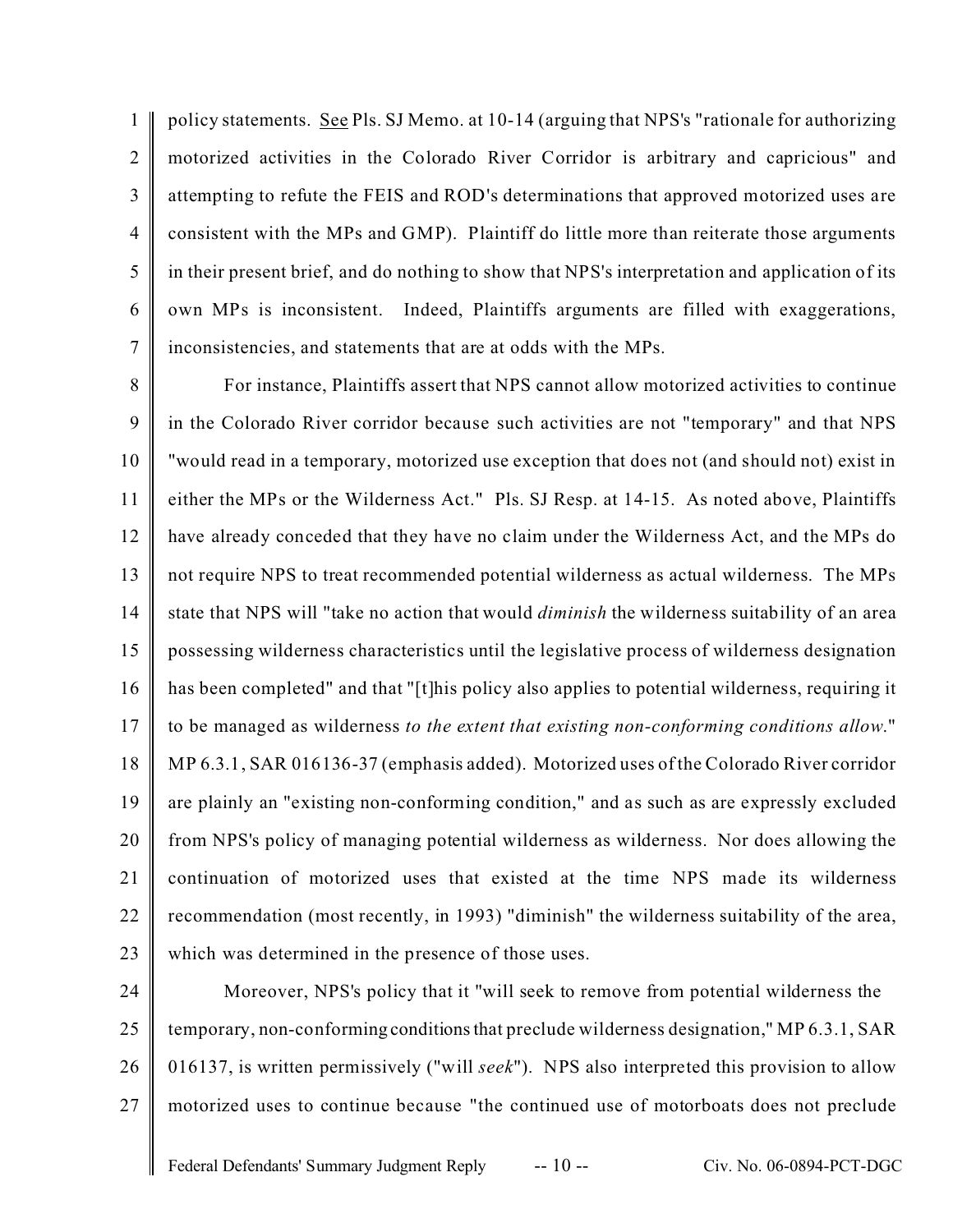1  $\overline{2}$ 3 4 wilderness designation because this use is only a temporary or transient disturbance of wilderness values on the river, and it does not permanently impact wilderness resources or permanently denigrate wilderness values." AR 104822 (FEIS Vol. I at 235). This conclusion is consistent with the language of the MPs, and thus is entitled to controlling deference.

5 6 7 8 9 10 11 12 13 14 15 16 17 18 19 20 21 22 Plaintiffs' arguments concerning whether motorized uses of the Colorado River corridor are an "established use" under the Wilderness Act is similarly misplaced and illogical because it rests on the false premise that the area is already designated as wilderness under the Act, when in fact it is not. See Pls. SJ Resp. at 15-17. NPS reasonably concluded that "elimination of motorboats is not a legal *prerequisite* to wilderness designation" because Section 4(d)(1) of the Wilderness Act allows established uses to continue and because Congress could expressly allow continued use of motors if it were to designate the area as wilderness, as it did in the Boundary Waters Canoe Area Wilderness. AR 104822 (FEIS Vol. I at 235) (emphasis added); see also SAR 011419-25 (determining that motorboat use on the Colorado River in the Park is an established use and discussing ramifications of this determination). NPS's conclusion, on its face, does not presume that the area is already designated as wilderness under the Act, as Plaintiffs assert. Thus, whether it is Congress, NPS, or (as Plaintiffs contend)<sup>9</sup> the Secretary of Agriculture that would determine whether motorboat use could continue on the Colorado River *if* it were ever designated as wilderness under the Act, NPS correctly stated that eliminating motorboat use is not a legal prerequisite to designation because it could be eliminated at the time of designation or allowed to continue. As Plaintiffs concede, this conclusion is as obvious as "saying the sky is blue." Pls. SJ Resp. at 17 n.8. Because continued motorboat use does not prevent wilderness

- 23
- 24

<sup>25</sup> 26 27 <sup>9</sup> In every designation of wilderness in a National Park, Congress has substituted the Secretary of the Interior for the Secretary of Agriculture. See, e.g., 16 U.S.C. § 460ppp-6(b) ("Subject to valid existing rights, each wilderness area designated by this subchapter shall be administered by the Secretary in accordance with the provisions of the Wilderness Act, except that any reference in such provisions to the effective date of the Wilderness Act shall be deemed to be a reference to December 21, 2000 and any reference to the Secretary of Agriculture shall be deemed to be a reference to the Secretary of the Interior.").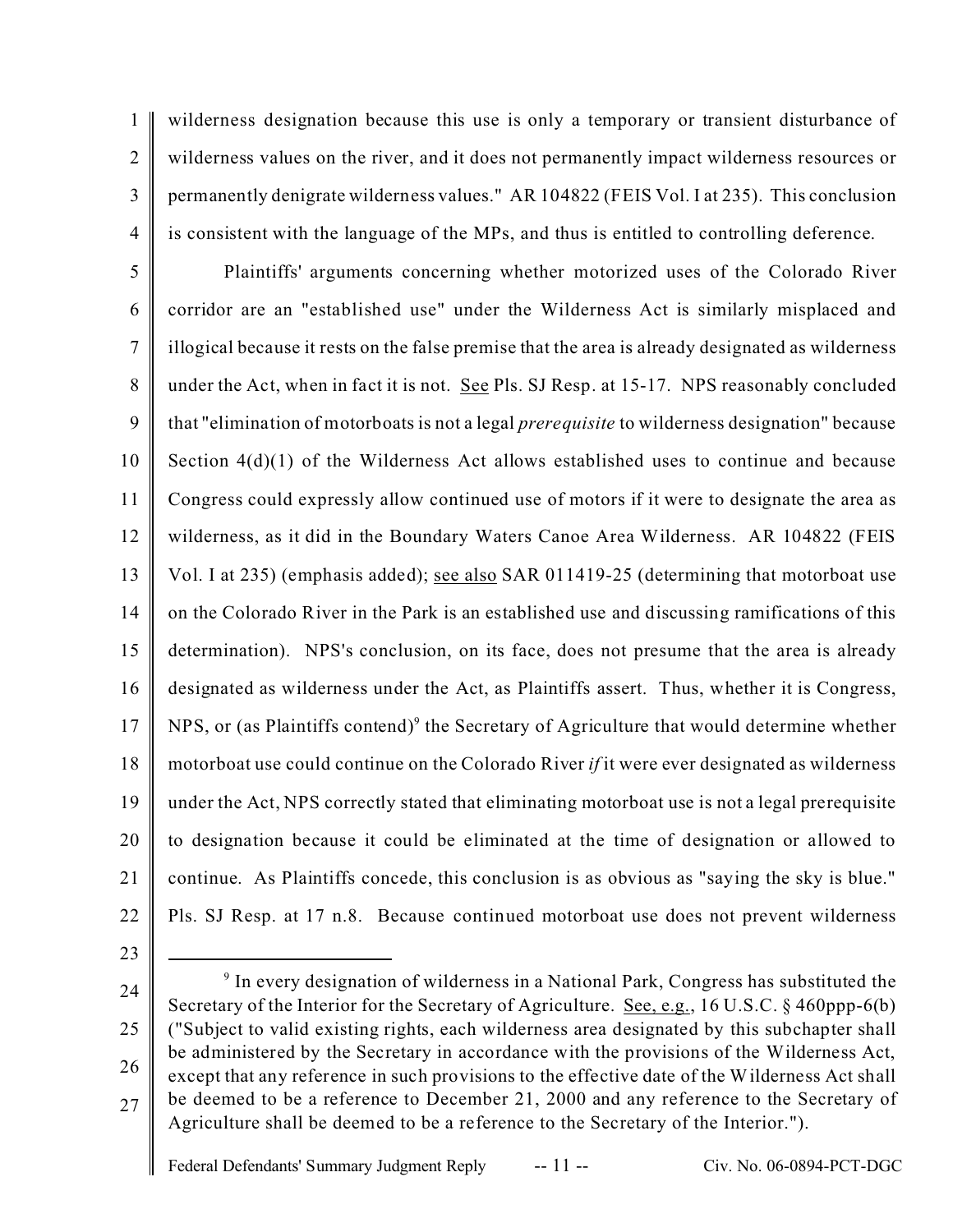1 designation, NPS interpretation is consistent with MP 6.3.1.

 $\mathfrak{D}$ 3

# **II. NPS REASONABLY DETERMINED THAT COMMERCIAL USE, INCLUDING MOTORIZED USE, IS "NECESSARY AND APPROPRIATE FOR PUBLIC USE AND ENJOYMENT" UNDER THE CONCESSIONS ACT**

4 5 6 7 8 9 10 11 12 13 14 The Concessions Act directs NPS to "utilize concessions contracts to authorize a person, corporation, or other entity to provide accommodations, facilities, and services to visitors to units of the National Park System." 16 U.S.C. § 5952. The Act also states a congressional policy of limiting such activities to those that "(1) are necessary and appropriate for public use and enjoyment of the unit of the National Park System in which they are located; and (2) are consistent to the highest practicable degree with the preservation and conservation of the resources and values of the unit." Id. § 5951(b). Thus, like the Organic Act, the Concessions Act delegates to NPS broad authority and discretion to reconcile the conservation of natural and cultural resources with the public use and enjoyment. Accordingly, NPS recognizes both conservation of resources and public use and enjoyment as "values" to be protected and enhanced. MP 1.4.6, SAR 016087.

15 16 17 18 19 20 21 22 23 24 25 26 Plaintiffs' Concessions Act claim rests on their assertion that "the Park Service does not cite to a single page in the FEIS or ROD where it made a specific finding that any amount of *motorized* services are necessary." Pls. SJ Resp. at 20. Plaintiffs also chastise NPS for not making specific findings about the amount of commercial services that are necessary and appropriate. Id. at 25. Plaintiffs' assertions are perplexing, as Federal Defendants discussed this issue extensively in their opening brief and identified numerous places in both the EIS and ROD where NPS addressed commercial motorized use and made findings that the types *and* levels approved in the CRMP were necessary and appropriate. Fed. Dfs. SJ Memo. at 22-29; see, e.g., id. at 26 ("Thus, NPS did, in fact, consider in detail the amount of motorized use that was necessary and appropriate as part of the commercial services based on substantial information in the FEIS, and selected alternatives that meet the standards of the Concessions Act."). NPS made this finding explicitly in its ROD:

27

The [CRMP] addresses commercial activities on the river. Description and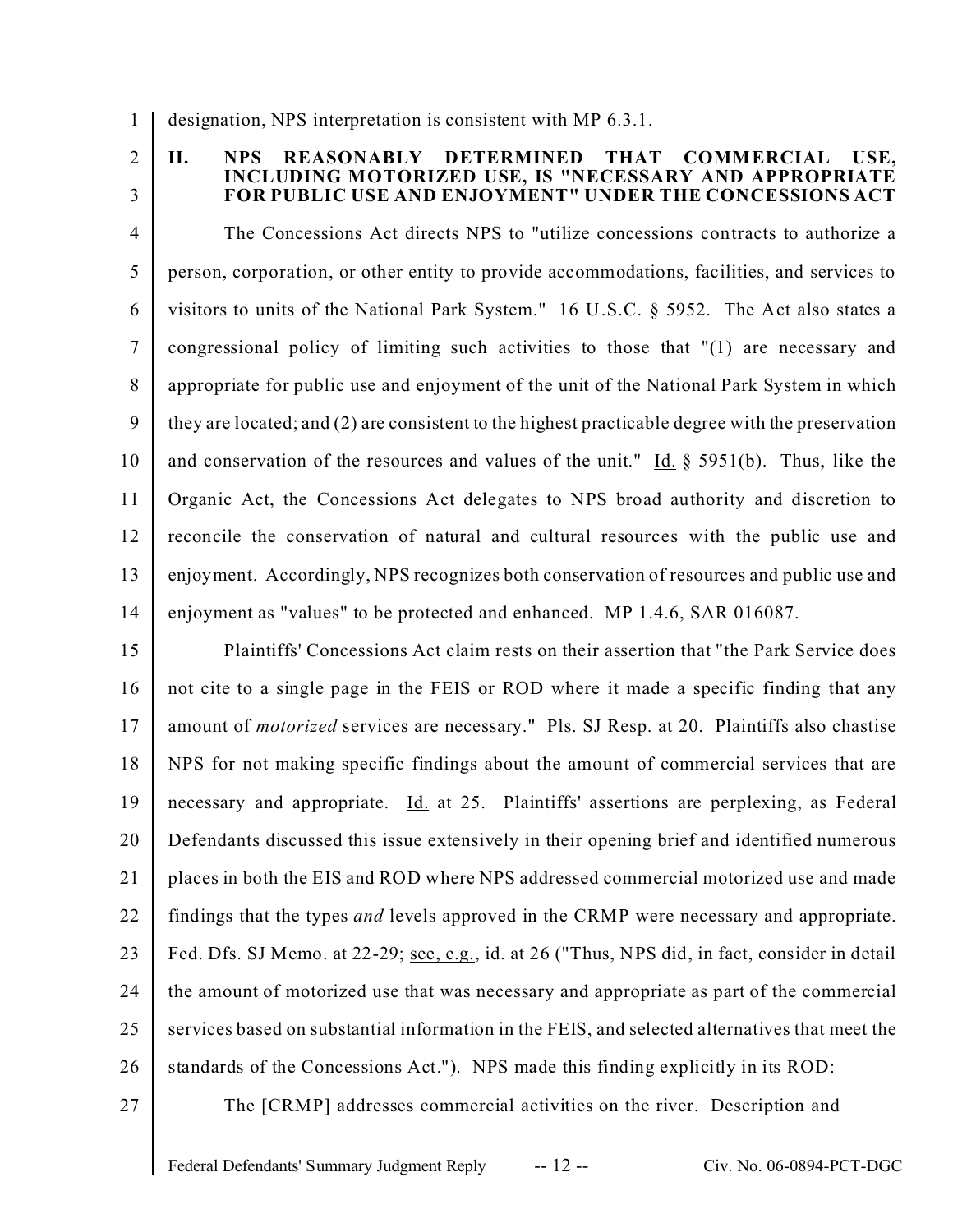| 1<br>$\overline{2}$<br>$\mathfrak{Z}$ | analysis of potential impacts on the affected environment resulting from<br>commercial operations are found throughout the FEIS. Determination of the<br>types and levels of commercial services that are necessary and appropriate for<br>the Colorado River through Grand Canyon National Park were determined<br>through these analyses.                                                                                                                                              |
|---------------------------------------|------------------------------------------------------------------------------------------------------------------------------------------------------------------------------------------------------------------------------------------------------------------------------------------------------------------------------------------------------------------------------------------------------------------------------------------------------------------------------------------|
| $\overline{4}$                        | AR 109604 (ROD at 6) (emphasis added); see also AR 104889-90 (FEIS Vol III at 52-53);                                                                                                                                                                                                                                                                                                                                                                                                    |
| $\mathfrak s$                         | AR 013811; AR 105209 (FEIS Vol. III at 372) ("NPS has determined that the motorized trips                                                                                                                                                                                                                                                                                                                                                                                                |
| 6                                     | provided by commercial outfitters are necessary and appropriate for the public use and                                                                                                                                                                                                                                                                                                                                                                                                   |
| $\tau$                                | enjoyment of the park."). Plaintiffs themselves recognize that "motorized commercial trips                                                                                                                                                                                                                                                                                                                                                                                               |
| 8                                     | make up an estimated 71.7 percent of commercial launches, an estimated 74.8 percent of                                                                                                                                                                                                                                                                                                                                                                                                   |
| 9                                     | commercial passengers and 66.6 percent of commercial userdays." Pls. SJ Resp. at 18.                                                                                                                                                                                                                                                                                                                                                                                                     |
| 10                                    | Thus, the explicit finding in the ROD that the "types and levels" of commercial services                                                                                                                                                                                                                                                                                                                                                                                                 |
| 11                                    | analyzed in the EIS "are necessary and appropriate" is plainly the finding concerning                                                                                                                                                                                                                                                                                                                                                                                                    |
| 12                                    | commercial motorized uses that Plaintiffs contend does not exist. <sup>10</sup>                                                                                                                                                                                                                                                                                                                                                                                                          |
| 13                                    | As with their MPs claim, Plaintiffs continue their almost singular focus on the premise                                                                                                                                                                                                                                                                                                                                                                                                  |
| 14                                    | that the Colorado River corridor is designated wilderness when, in fact, it is only                                                                                                                                                                                                                                                                                                                                                                                                      |
| 15                                    | recommended as potential wilderness. Based on this false premise, Plaintiffs contend that                                                                                                                                                                                                                                                                                                                                                                                                |
| 16<br>17<br>18                        | the only necessary and appropriate commercial services are those that are<br>consistent with a wilderness river experience and preserving the values of the<br>area, including wilderness character and natural soundscape. The Park Service<br>must limit the "diversity and range of recreational opportunities" to those that<br>are consistent with preserving the river's values and cannot juxtapose demand<br>for inappropriate commercial services as a need for those services. |
| 19                                    | Pls. SJ Resp. at 22-23. As discussed above, see Part I.C supra, existing motorized uses on                                                                                                                                                                                                                                                                                                                                                                                               |
| 20                                    | the Colorado River are expressly allowed to continue under NPS's policy of treating the area                                                                                                                                                                                                                                                                                                                                                                                             |
| 21                                    | as potential wilderness. Thus, NPS's continued authorization of those motorized uses in the                                                                                                                                                                                                                                                                                                                                                                                              |
| 22                                    | CRMP is consistent with the policy of managing the area as potential wilderness.                                                                                                                                                                                                                                                                                                                                                                                                         |
| 23<br>24                              | Moreover, Plaintiffs' contention that wilderness characteristics must be preserved at                                                                                                                                                                                                                                                                                                                                                                                                    |
| 25<br>26<br>27                        | <sup>10</sup> The fact that commercial trips utilized an average of 97.9 percent of their allocated<br>user-days under the 1989 CRMP, which is an incredibly high percentage of use given the<br>vagaries of a reservation travel system and cancellations, demonstrates that there is not an<br>over-allocation of trips to commercial users. See AR 104631-32 (FEIS Vol. I at 44-45).                                                                                                  |
|                                       | $-13 -$<br>Federal Defendants' Summary Judgment Reply<br>Civ. No. 06-0894-PCT-DGC                                                                                                                                                                                                                                                                                                                                                                                                        |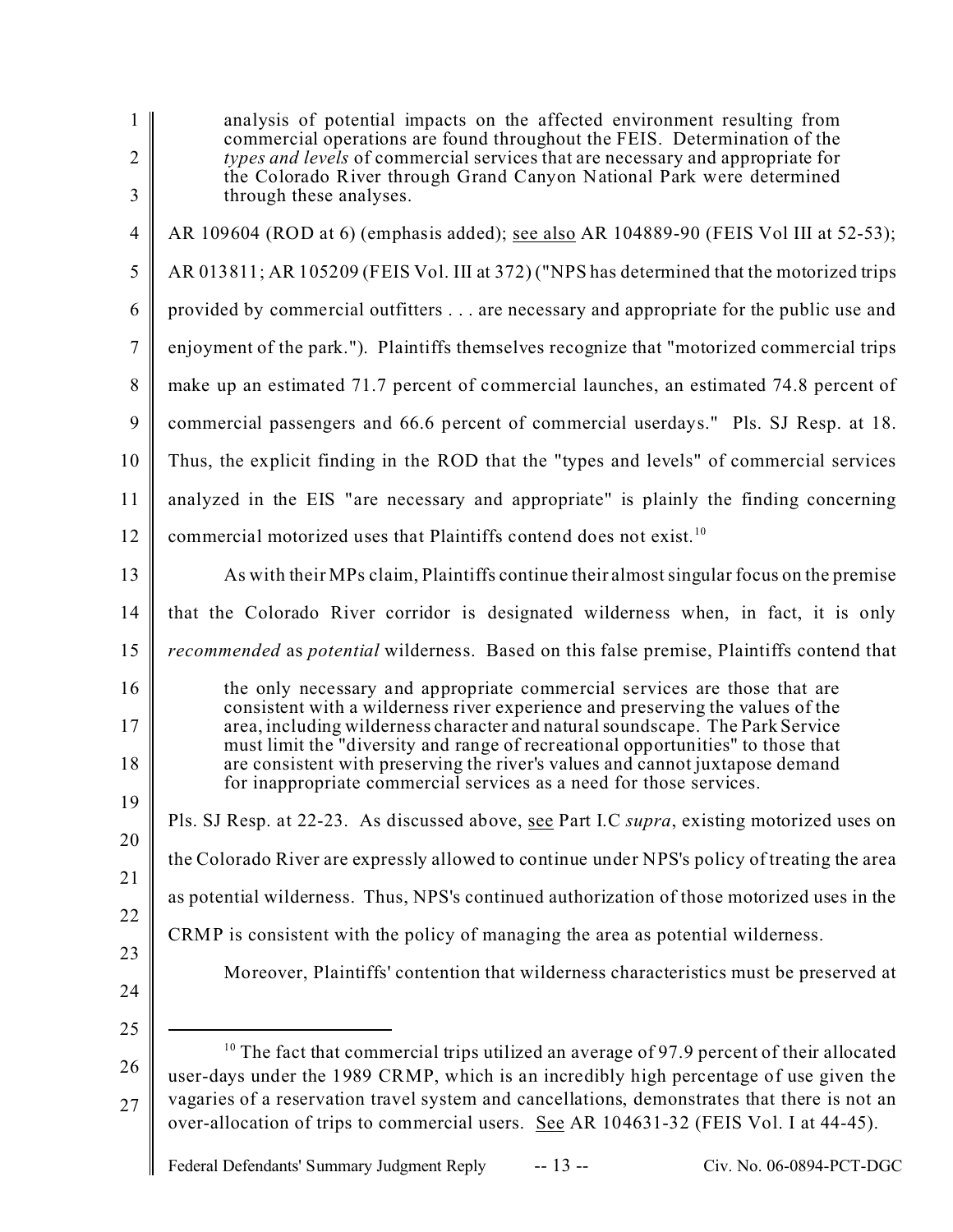1  $\mathfrak{D}$ 3 4 5 6 7 8 9 10 the expense of continued motorized access to the River conflicts with the legal regime that Congress has imposed on the NPS. Neither the Organic Act nor the Concessions Act directs NPS to conserve (or preserve) wild places to the exclusion of other values inherent in the National Park System, including visitor use and enjoyment. On the contrary, in those two statutes and others, Congress repeatedly has directed the NPS to accommodate visitor use and enjoyment to the extent that the NPS can do so without impairing the Parks' natural and cultural resources. Determining what services are "necessary and appropriate for public use and enjoyment" of a Park necessarily involves the exercise of discretion, the drawing of a line on a continuous spectrum of possible accommodations, facilities, and services. Drawing that line involves making a qualitative judgment, but it is not therefore arbitrary.

11 12 13 14 15 16 17 Plaintiffs correctly point out that merely because there is some demand for a facility or service does not mean that it is "necessary and appropriate." Plaintiffs cite jet skiing down the river and riding a gondola to Phantom Ranch as examples. Pls. SJ Resp. at 23. But those contrived, emotionally--charged examples are not particularly helpful or instructive in this case. Neither example represents an existing use under the MPs. Federal Defendants' argument that the far less intrusive existing motorized uses may be allowed to continue plainly does not extend to Plaintiffs' hyperbole.

18 19 20 21 22 23 24 25 26 27 Even though it is not in recommended wilderness, a more appropriate comparison would be to the existing cabins and canteen at Phantom Ranch. These facilities have operated for decades as backcountry concessions, the cabins providing shelter, beds, and other amenities for people who hike or ride mules to the bottom of the Grand Canyon and the canteen serving them ice-cold drinks, trail snacks, and hearty dinners. See SAR 010152. Thousands of people use and enjoy those facilities and services every year, and few people- except, perhaps, Plaintiffs--now would assert that they are not "necessary and appropriate for public use and enjoyment." And yet, each year many people can and do hike to the bottom of the Grand Canyon, enjoying both themselves and the Park, without availing themselves of those facilities and services. The point is that in determining what facilities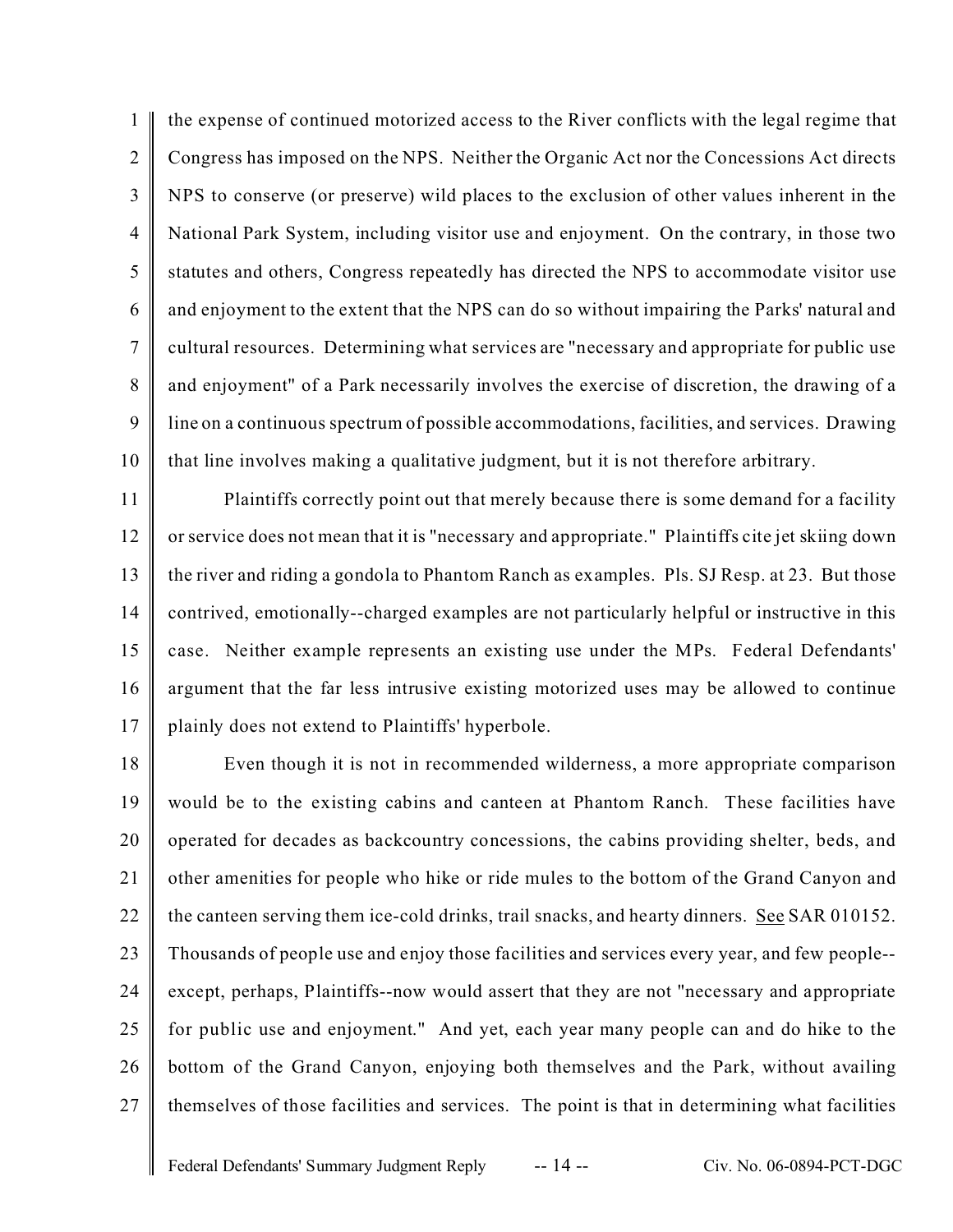1  $\overline{2}$ 3 4 5 6 and services are "necessary and appropriate *for public use and enjoyment*," NPS evaluates the needs, desires, and expectations of the entire public--not just a subset of the public that is able-bodied or that possesses certain specialized skills and equipment--and then makes a qualitative judgment about accommodating those constituencies (within, of course, the overarching framework of the Organic Act). At its heart, the determination involves the reasonable exercise of discretion, and Congress has vested that discretion in NPS.

7 8 9 10 11 12 13 14 15 16 17 18 Through the public process, NPS concluded, with rationale provided throughout the EIS, that commercial motorized trips on the river are "necessary and appropriate for public use and enjoyment."<sup>11</sup> First, because of their shorter duration, motorized trips enable thousands of people each year to take a river trip and see the Grand Canyon in a manner and from a perspective that otherwise would not be possible for them. AR 104620-21 (FEIS Vol. I at 33-34); AR 104937-38 (FEIS Vol. II at 87-88); AR 105165-66 (FEIS Vol. III at 328-29); AR 019271-72, 019279-82, 066574-80; SAR 015529, 016415; see also AR 048200-01, 048627, 048754, 049025, 049733, 052344, 052424, 053743 (public comments).<sup>12</sup> Second, because of their relative predictability (in terms of travel time on the river), people frequently charter motorized trips for special-needs groups, educational classes, family reunions, or other special occasions, or to support kayak or other paddle trips. See, e.g., AR 048368, 048920, 048972-73, 049081, 050291, 050710, 051222-27, 054067 (public comments).

19

24

25 26 27  $12$  Plaintiffs admit that "[i]t is true that if motorized commercial services were eliminated, the public would not be able to take a motorized commercial trip down the river, but would have to take a primitive trip down the river and float the river on its own time." Pls. SJ Resp. at 22. This admission, however, fails to acknowledge that many people who want to take a Grand Canyon river trip do not have available the two or more weeks of time required to participate in a non-motorized trip. AR 105165-66 (FEIS Vol. III at 328-29).

<sup>20</sup> 21 22 23 <sup>11</sup> Both commercial *and* noncommercial trips may be motorized. AR 109592-93 (ROD at 2-3). Plaintiffs fail to explain a legal basis for their argument that a type of access that is freely available to the public in the noncommercial context, must be singled out for a *separate* evaluation under the necessary and appropriate standard of the Concessions Act. See also Lewis v. Lujan, 826 F. Supp. 1302, 1306-7 (D. Wyo. 1992) (holding that NPS properly subjected "only that the basic service of firewood sales, and not the specific mechanism of sale, . . . to the necessary and appropriate analysis").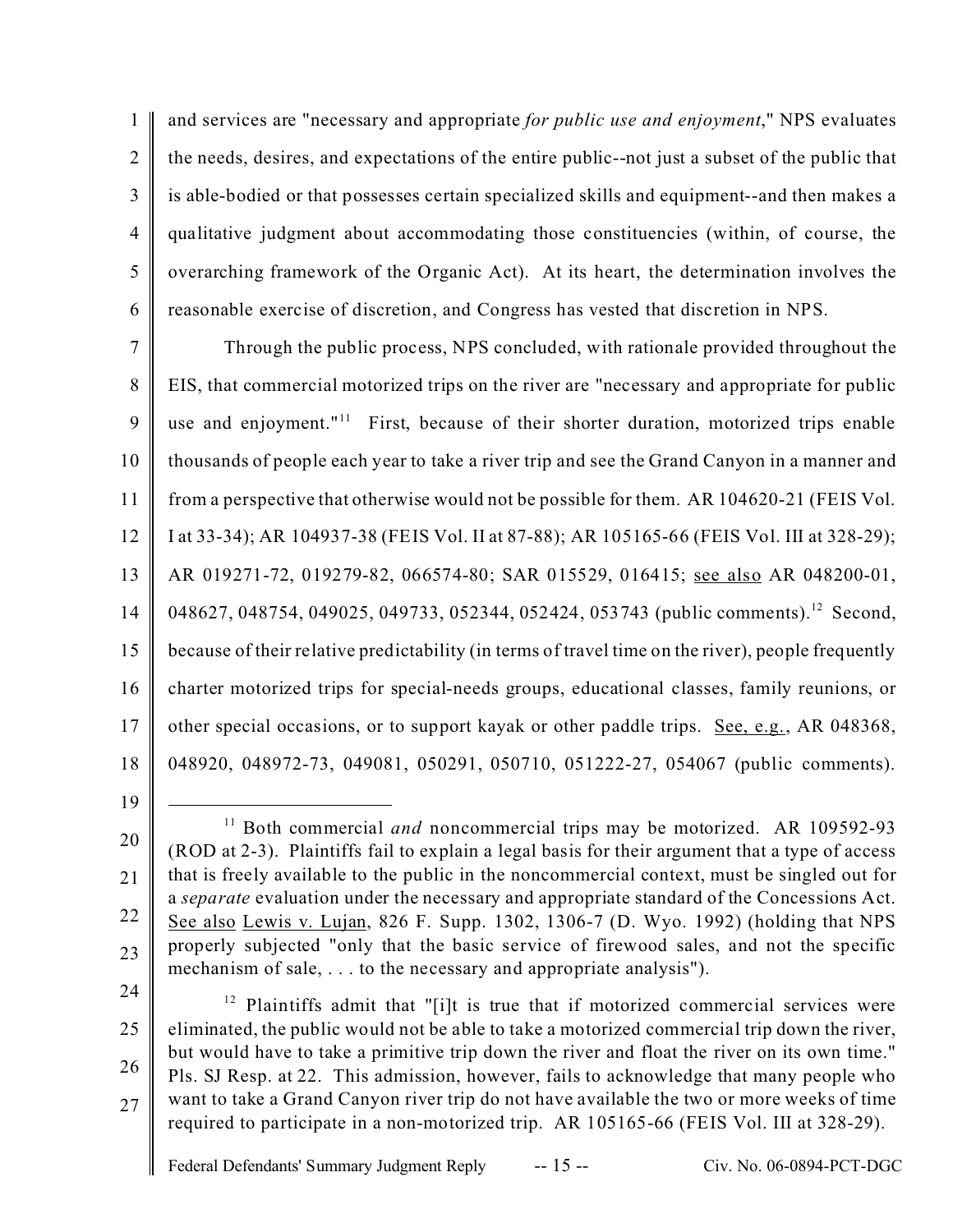1  $\mathfrak{D}$ 3 4 5 6 7 8 9 Third, from a logistical and resource-protection point of view, motorized trips help alleviate overcrowding at popular campsites and attraction sites, because they are able to travel more quickly to alternative campsites and attraction sites. AR 104620-21 (FEIS Vol. I at 33-34); AR 105139 (FEIS Vol. III at 302); AR 019279-82, 050205. Finally, some people--such as older people and people who do not have the extensive outdoor experience--feel safer when traveling in a motorized raft, particularly in the River's formidable rapids. AR 105149-50 (FEIS Vol. III at 312-13); SAR 015530-35; AR 047494-95, 048480, 048492, 048926, 049067-68, 050870-71, 053531, 054086-89. Plaintiffs' attempt to impose on others what they deem to be the "appropriate" way of traveling down the River must be rejected.

10 11 12 13 14 15 16 17 18 19 20 21 22 23 24 25 26 27 In sum, the Court should deny Plaintiffs' attempt to establish a detailed regulatory scheme interpreting the "necessary and appropriate" policy of the Concessions Act that would effectively eliminate what the Ninth Circuit and other courts have found to be NPS's exceptionally broad discretion to determine what commercial activities are desirable in National Parks. Plaintiffs' attempt to impose a strict, mechanical test for implementing a congressional precatory *policy* statement--with the result of stripping NPS of its ability exercise its expertise and professional judgment in determining what commercial activities are desirable for the National Parks--is inappropriate. See, e.g., Yang v. Cal. Dept. of Soc. Servs., 183 F.3d 953, 958-59 (9th Cir. 1999) (holding that a congressional policy statement "does not create positive, enforceable law"); Connecticut Light & Power Co. v. Federal Power Commission, 324 U.S. 515, 527 (1945) (stating that congressional policy statements are to be used "*as a guide* in resolving any ambiguity or indefiniteness in the specific provisions which purport to carry out its intent") (emphasis added). Under Plaintiffs' impossibly restrictive test, it is doubtful that *any* commercial activity on *any* National Park could qualify as "necessary and appropriate" under the Concessions Act, in direct contravention of Congress' intent to allow such activities. NPS's interpretation and application of the Concessions Act to allow continued commercial motorized use of the River at the levels adopted in the CRMP is reasonable and entitled to deference.

Federal Defendants' Summary Judgment Reply -- 16 -- Civ. No. 06-0894-PCT-DGC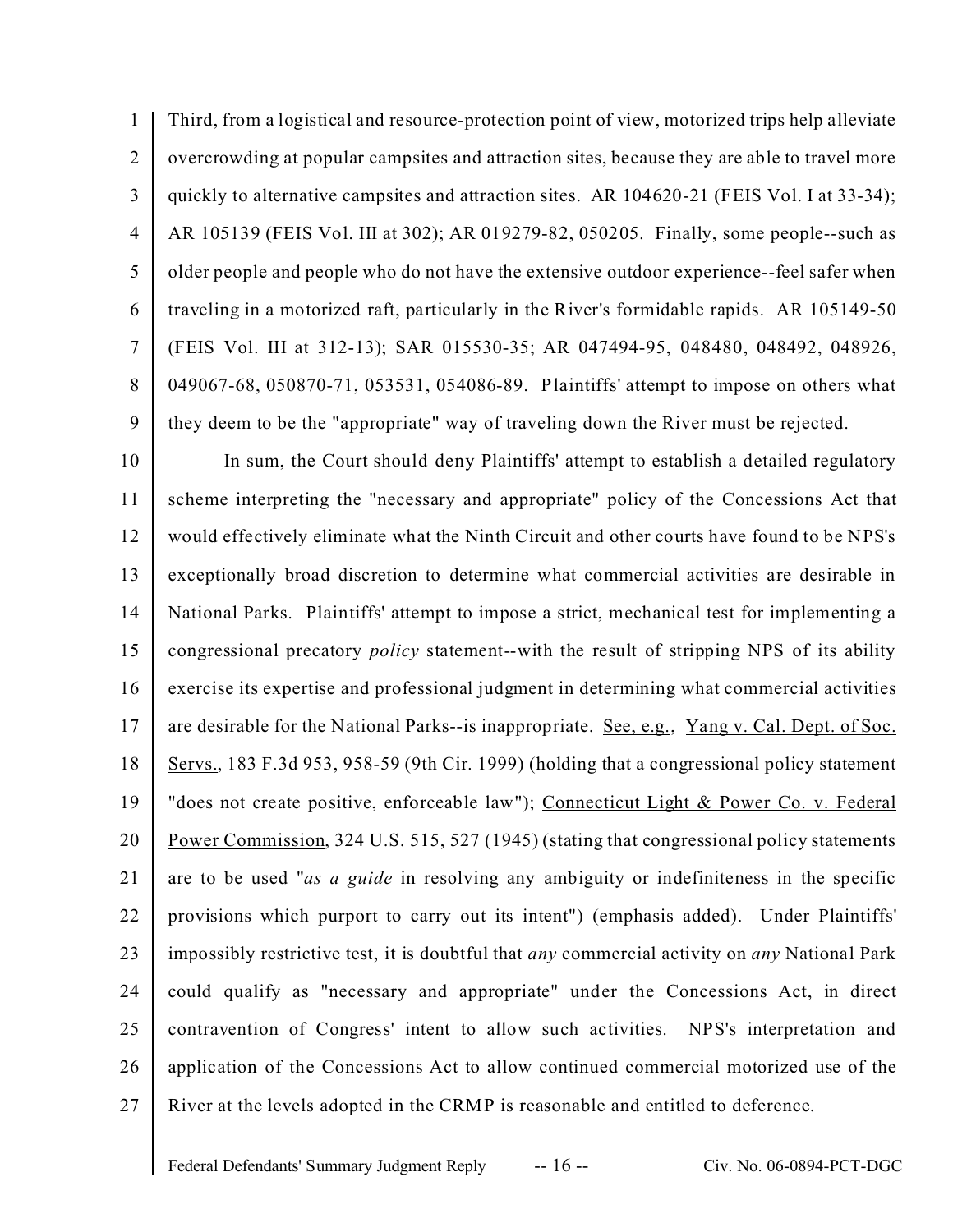1

#### **III. NPS COMPLIED WITH THE ORGANIC ACT IN ALLOCATING RIVER USE AND IN DETERMINING THAT SUCH USE WILL NOT IMPAIR PARK RESOURCES**

3

 $\mathfrak{D}$ 

# **A. NPS Reasonably Allocated Commercial And Noncommercial Use**

4 5 6 7 8 9 10 11 12 13 Plaintiffs argue that to "fairly" allocate Colorado River use between commercial and noncommercial users, NPS must either 1) determine relative demand between the groups and allocate use proportionately to that demand, or 2) use a single "common pool" allocation for both commercial and noncommercial users. Pls. SJ Resp. at 30-33. Plaintiffs' attempt to reduce NPS's allocation decision to a mathematical formula in which NPS has no discretion in allocating use--other than to choose between one of Plaintiffs' two alternatives--has no basis in law and is contrary to the Ninth Circuit's recognition of NPS's broad discretion in determining how to manage National Parks pursuant to the Organic Act. See, e.g., Bicycle Trails Council of Marin, 82 F.3d at 1454. Plaintiffs also fail to recognize that NPS must consider other factors than just equal opportunity in determining how to allocate use.

14 15 16 17 18 19 20 21 22 23 24 25 26 27 NPS did in fact consider demand in its split allocation option, did consider a "common pool" approach, and also assessed a "demand-responsive" adjustable split allocation approach. See, e.g., AR 104615-17 (FEIS Vol. I at 28-30); AR 105715-18 (FEIS Vol. II at 678-81). NPS compared the relative beneficial and adverse impacts and advantages and disadvantages for each approach. Id. In doing so, NPS considered and weighed other relevant factors, including demand, perceived fairness, the need for certainty in allocation, and the protection of natural resources. Id. NPS expressly rejected Plaintiffs' contention that determining relative demand was necessary before adopting a split allocation system, noting that demand exceeds availability for both commercial and noncommercial users, and that the number of names on the noncommercial waitlist "does not give a clear indication of relative demand." AR 105716 (FEIS Vol. II at 679). Because conducting a study to determine demand would be not be definitive and was not a critical factor in determining how to split the allocation, NPS reasonably concluded that spending \$2.5 million on a demand study was not warranted. AR 105715-16 (FEIS Vol. II at 678-79); AR 105014 (FEIS Vol. III at 177).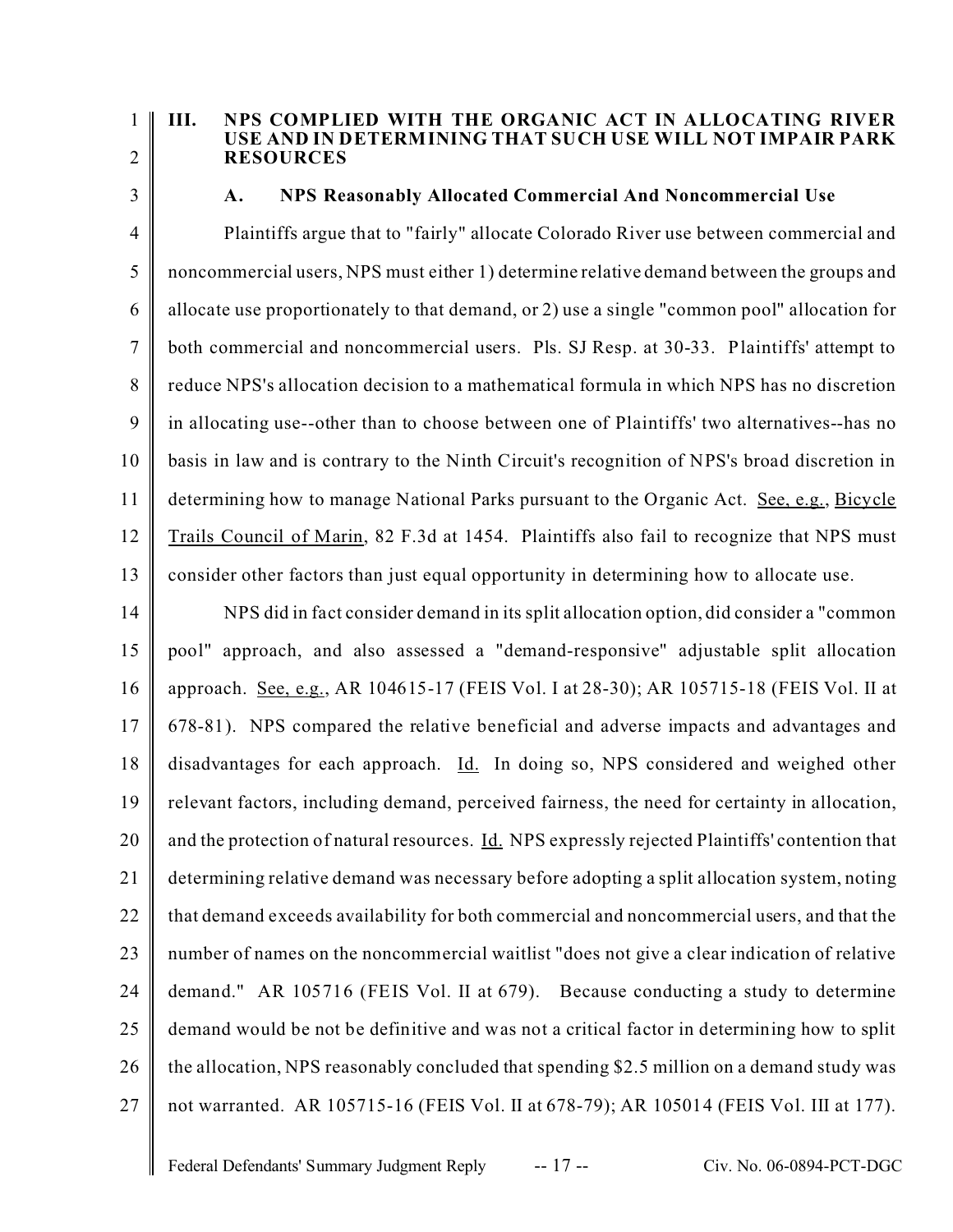1  $\overline{2}$ 3 4 5 6 7 8 9 10 11 12 13 14 15 16 17 18 19 Critical among the factors in selecting the split allocation system was ensuring "the greatest planning stability." AR 105717-18 (FEIS Vol. II at 680-81). As NPS explained in discussing the benefits of the split allocation system, certainty in the allocation is important for commercial companies who must invest in equipment and the hiring of guides, thereby helping to keep costs down. *Id.* at 105715 (FEIS Vol. II at 678). In turn, long-term certainty allows commercial guides to become better trained and more experienced, helping to ensure the safety of the passengers, a higher-quality visitor experience, and greater protection of natural resources in the Park. Id. In contrast, the lack of certainty and regularity in a "common pool" approach could result in "guides being hired on a more temporary or seasonal basis," thereby reducing or negating the important benefits that permanent, experienced guides provide. Id. at 105716 (FEIS Vol. II at 679). Based on these relevant considerations, NPS reasonably concluded that the CRMP's ratio of commercial to noncommercial use would provide the greatest benefits by providing "the greatest planning stability for river users and park managers." AR 104617 (FEIS Vol. I at 30). "The NPS believes that the Modified Preferred Alternative H meets the standards of fairness (by providing for an approximately 50/50 allocation of user days between commercial and noncommercial users and provided for a range of experience for a variety of park visitors and best meets the management objectives for the CRMP." AR 104889 (FEIS Vol. III at 52).

20 21 Plaintiffs' and their hired economist's myopic focus on a one-to-one match between allocation and demand as the only measure of fairness is misplaced because it ignores all of the other factors that NPS must consider in allocating river use between the two groups.<sup>13</sup>

22

23 24 25 26 27 <sup>13</sup> As discussed in Federal Defendants' Motion to Strike, Plaintiffs' extra-record declaration is not properly before the Court. See Dkt. Nos. 73, 74. In any event, it is seriously flawed because it looks at a supposed equitable allocation solely from a simple supply and demand perspective, when the realities of Park management require NPS to look at a much broader spectrum of factors in determining how to allocate river use, as NPS appropriately did here. Moreover, the declaration erroneously assumes that concessionaires can capture "economic rents" and "charge whatever the market will bear for not only their services but for 'access' to the river they provide that is only available in limited quantities elsewhere." Walls Decl. ¶¶ 9-10. However, "price levels are determined by the NPS, rather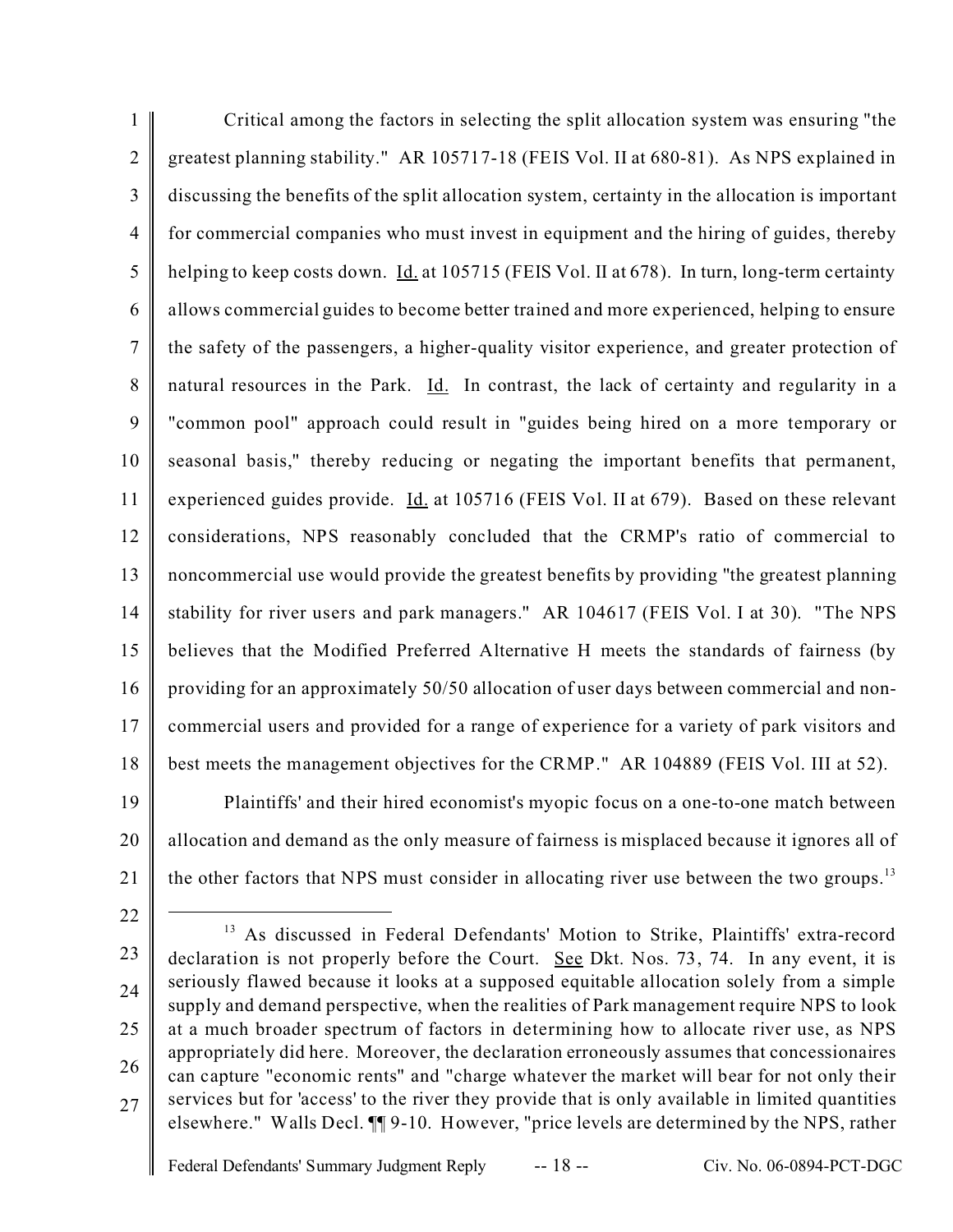| 1              | To be sure, there are undoubtedly innumerable methods for fairly allocating limited river use,                                                                                                                                                                                                                                                                                                                                                                         |
|----------------|------------------------------------------------------------------------------------------------------------------------------------------------------------------------------------------------------------------------------------------------------------------------------------------------------------------------------------------------------------------------------------------------------------------------------------------------------------------------|
| $\overline{2}$ | and some may be considered "more" fair than others, particularly when viewed through the                                                                                                                                                                                                                                                                                                                                                                               |
| 3              | subjective prism of groups such as Plaintiffs desiring more access. But even if Plaintiffs                                                                                                                                                                                                                                                                                                                                                                             |
| 4              | could demonstrate that their approach takes into account all relevant factors and is fair, such                                                                                                                                                                                                                                                                                                                                                                        |
| 5              | a result would not render NPS's decision arbitrary and capricious. See, e.g., National                                                                                                                                                                                                                                                                                                                                                                                 |
| 6              | Wildlife Fed'n v. Burford, 871 F.2d 849, 855 (9th Cir. 1989) (under the "arbitrary and                                                                                                                                                                                                                                                                                                                                                                                 |
| 7              | capricious" standard of the APA, a federal agency action "need be only a reasonable, not the                                                                                                                                                                                                                                                                                                                                                                           |
| 8              | best or most reasonable, decision"). The Ninth Circuit recognized this same principle in                                                                                                                                                                                                                                                                                                                                                                               |
| 9              | Wilderness Public Rights Fund v. Kleppe, 608 F.2d 1250 (9th Cir. 1979), noting that in                                                                                                                                                                                                                                                                                                                                                                                 |
| 10             | addressing the issue of "whether allocation [of Colorado River use] has been fairly made                                                                                                                                                                                                                                                                                                                                                                               |
| 11             | pursuant to appropriate standards," and "[w]here several administrative solutions exist for                                                                                                                                                                                                                                                                                                                                                                            |
| 12             | a problem, courts will uphold any one with a rational basis," as long as NPS's "balancing of                                                                                                                                                                                                                                                                                                                                                                           |
| 13             | competing uses" is not an "arbitrary one." Id. at 1254 (citation omitted). NPS has adopted                                                                                                                                                                                                                                                                                                                                                                             |
| 14             | a fair approach to allocating Colorado River use between commercial and noncommercial                                                                                                                                                                                                                                                                                                                                                                                  |
| 15             | users, and that approach takes into account the relevant factors and is entitled to deference.                                                                                                                                                                                                                                                                                                                                                                         |
| 16<br>17       | NPS Reasonably Determined That Implementation Of The CRMP Will<br><b>B.</b><br><b>Not Impair Park Resources</b>                                                                                                                                                                                                                                                                                                                                                        |
| 18             | Plaintiffs' "impairment" and "failure to conserve Park resources" arguments do not                                                                                                                                                                                                                                                                                                                                                                                     |
| 19             | cover significant new ground, but largely reiterate the arguments that Plaintiffs made in their                                                                                                                                                                                                                                                                                                                                                                        |
| 20             | opening brief. See Pls. SJ Resp. at 37-47. Federal Defendants refuted each of these                                                                                                                                                                                                                                                                                                                                                                                    |
| 21             | arguments in their opening brief. See Fed. Dfs. SJ Memo. at 35-41. Federal Defendants will                                                                                                                                                                                                                                                                                                                                                                             |
| 22             | not reiterate those arguments here, but will address only a couple of points.                                                                                                                                                                                                                                                                                                                                                                                          |
| 23             | Plaintiffs allege that NPS violated the Organic Act "no-impairment" mandate by                                                                                                                                                                                                                                                                                                                                                                                         |
| 24             | allegedly failing "to consider the overall, cumulative impacts to the Grand Canyon's natural                                                                                                                                                                                                                                                                                                                                                                           |
| 25<br>26<br>27 | than by market equilibrium," and thus trip prices do not change as a result in changes<br>between supply and demand for use of Park resources. AR 105739 (FEIS Vol. II at 702);<br>see 16 U.S.C. § 5955(a), (b) (a concessioner's rates and charges to the public must be<br>"reasonable and appropriate" and "shall be subject to approval by [NPS]"). The implication<br>that the concessionaires are making large profits at the public's expense is simply untrue. |
|                | $-19-$<br>Federal Defendants' Summary Judgment Reply<br>Civ. No. 06-0894-PCT-DGC                                                                                                                                                                                                                                                                                                                                                                                       |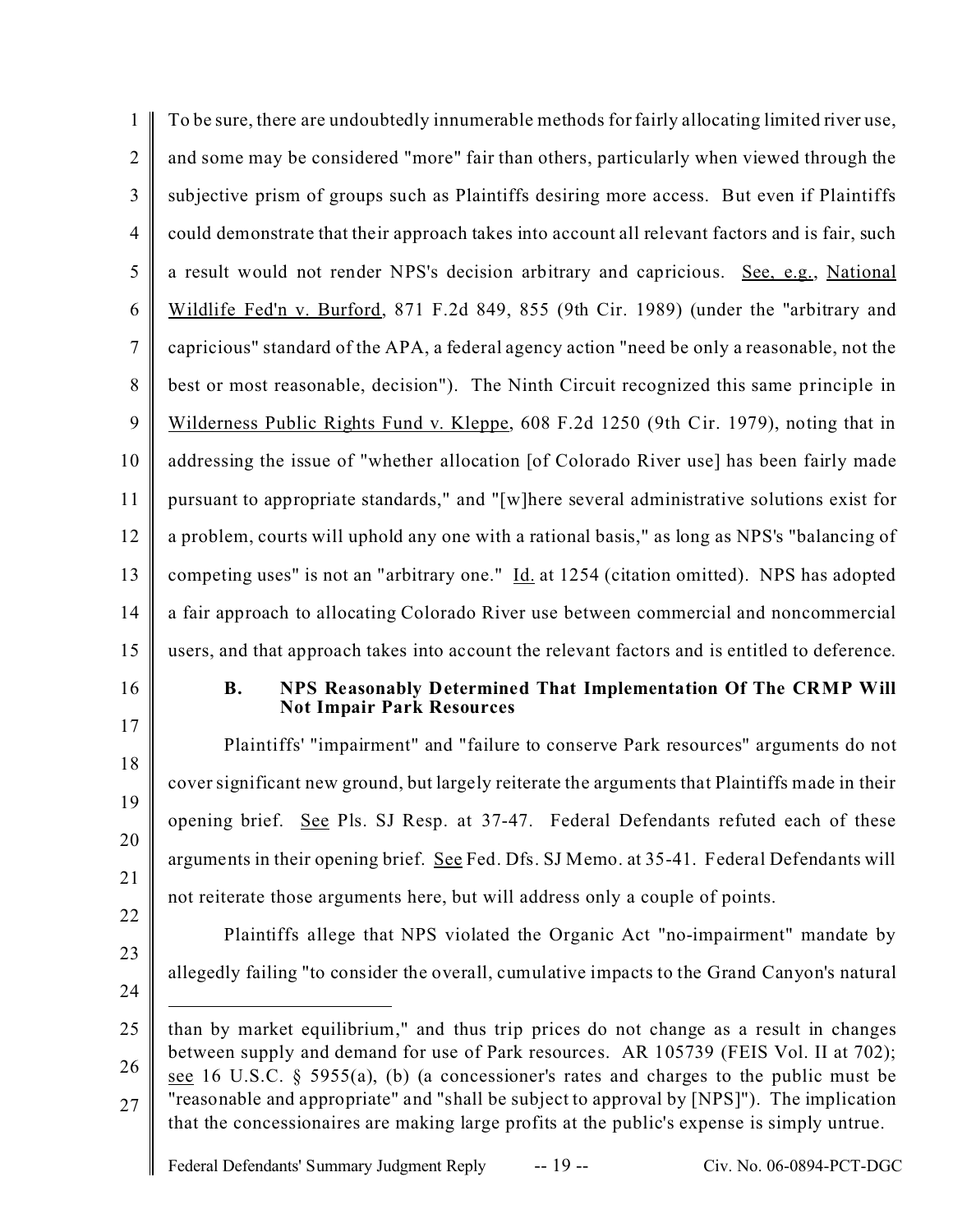1 2 3 4 5 6 7 8 9 10 11 12 13 14 15 16 17 18 19 20 21 22 23 24 25 soundscape *when issuing* its no-impairment determination." Pls. SJ Resp. at 41 (emphasis in original). While Plaintiffs admit that an analysis of the cumulative impacts is included in the EIS, the ROD is "where the cumulative impacts analysis must be found." Id. at  $42.^{14}$ This is not the law. The first two volumes of the EIS alone contain more then 800 pages of analysis, including cumulative impact analyses for each resource, and findings on impairment for each resource based on these extensive analyses. The ROD carries these findings forward, focusing on the salient reasoning and conclusions on impairment. AR 109611-14 (ROD at 21-24). Thus, NPS made findings on impairment in *both* the ROD and EIS based on the thorough analysis of impacts. Under Plaintiffs' theory, NPS would have had to carry all of the analysis forward and issue an 800-page ROD. Plaintiffs' argument makes no sense. NPS also provides a reasonable rationale for its conclusion that the CRMP (modified Alternative H in the EIS) "would not result in the impairment of the natural soundscape in the Grand Canyon National Park." AR 105424 (FEIS Vol. II at 387). In assessing cumulative impacts, NPS noted that aircraft overflights have a major cumulative effect on the Park's natural soundscape. Id. 105424 (FEIS Vol. II at 387). Plaintiffs do not contest this conclusion. NPS also concluded that "even if all noise from all river recreation was eliminated from the park . . ., the cumulative effects of aircraft noise would still be adverse, short- to long-term, and major." Id. Plaintiffs do not contest this conclusion either. Based on these two uncontested conclusions and the detailed analysis of noise impacts in the FEIS, NPS reasonably concluded that Modified Alternative H "would contribute an adverse, *negligible* increment to cumulative effects." AR 105423 (FEIS Vol. II at 386) (emphasis added). Thus, contrary to Plaintiffs' allegations, NPS provided a rationale for its conclusion that the CRMP would not impair the natural soundscape, even considering cumulative impacts. Plaintiffs have provided no basis for this Court to overturn NPS's "professional judgment" in concluding that there would be no impairment under the Organic Act.

26

<sup>&</sup>lt;sup>14</sup> Plaintiffs cite Sierra Club v. Flowers, 423 F. Supp.2d 1273, 1322 (S.D. Fla. 2006), but this case involved claims under NEPA, and nowhere did the court say that a ROD had to repeat the environmental analysis contained in an EIS.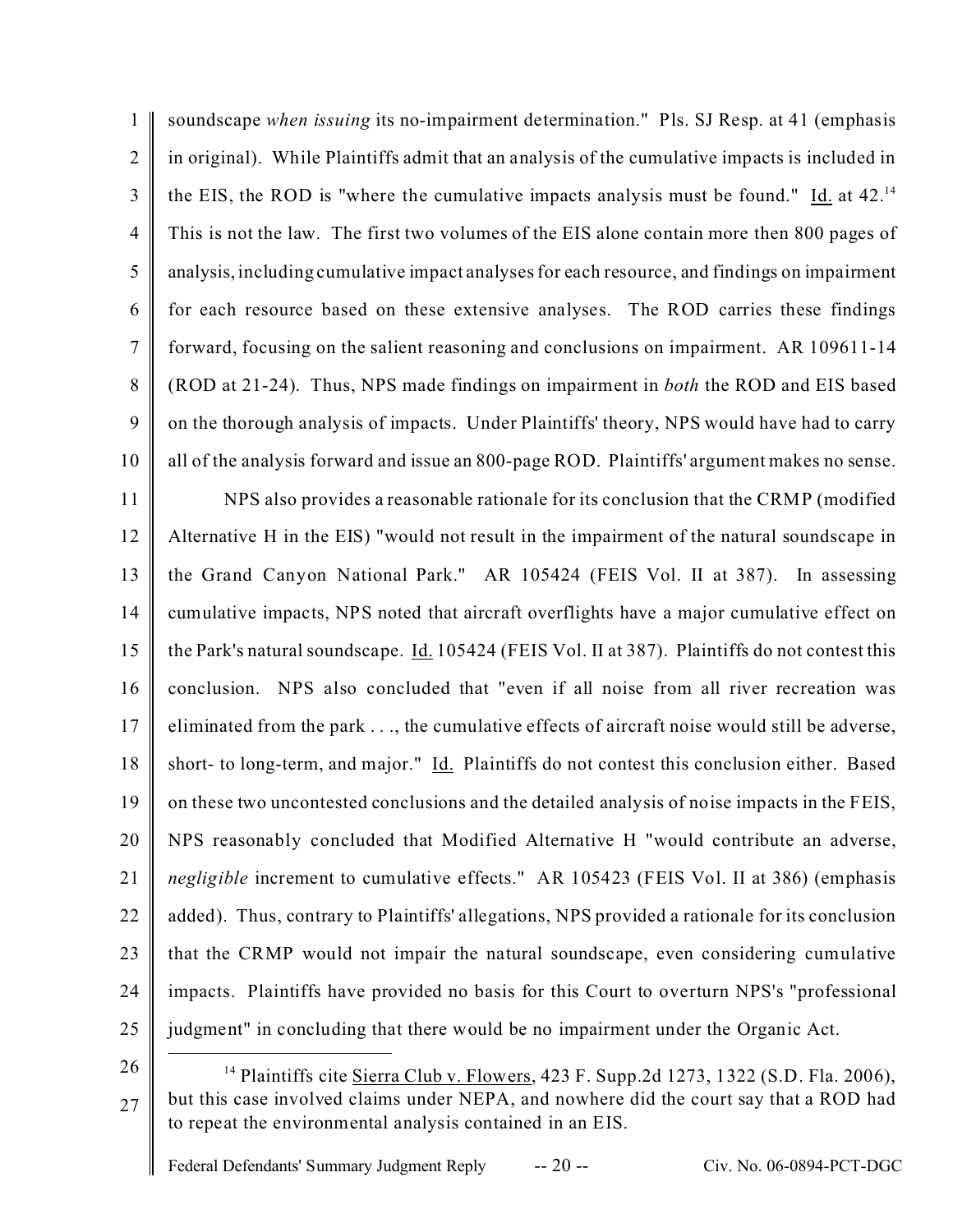1

### **IV. PLAINTIFFS HAVE NOT DEMONSTRATED A VIOLATION OF NEPA**

 $\overline{2}$ 3 4 5 Federal Defendants' response to Plaintiffs' opening summary judgment brief asserted that Plaintiffs had waived their NEPA claims by failing to address them adequately. See Fed. Dfs. SJ Br. at 42-43, 45. Plaintiffs do not even attempt to rebut this point and thus tacitly concede it is correct. Therefore, the Court should deny these claims.

6 7 8 9 10 11 12 13 14 15 16 In their reply, Plaintiffs argue for the first time that NPS's cumulative impacts analysis on wilderness character is inadequate because the EIS refers the reader to the cumulative impacts analyses for each of the specific resources elsewhere in the EIS. Pls. SJ Resp. at 47- 49. Plaintiffs cite no legal authority for their proposition that an agency must repeat entire sections of an EIS analyzing cumulative impacts that apply to more than one resource. Indeed, the NEPA regulations call for just the opposite result. See, e.g., 40 C.F.R. § 1500.1(c) ("NEPA's purpose is not to generate paperwork--even excellent paperwork--but to foster excellent action."); 40 C.F.R. § 1500.4 ("Agencies shall reduce excessive paperwork by: (a) Reducing the length of [an EIS] [and] (j) Incorporating by reference."); 40 C.F.R. § 1502.2 (an EIS "shall be kept concise and shall be no longer than absolutely necessary to comply with NEPA and with these regulations.").

17 18 19 20 21 22 23 24 25 26 27 Specific resources such as the natural soundscape are part of the "qualities or characteristics of wilderness" that NPS identified in explaining its methodology for analyzing effects to wilderness character. See, e.g., AR 105816 (FEIS Vol. II at 779) (explaining that the wilderness characteristic of "[o]utstanding opportunities for solitude" includes "opportunities to experience . . . natural sounds"). Thus, the analysis of impacts, including cumulative impacts, to the natural soundscape in the Colorado River corridor is necessarily also an analysis of impacts to wilderness character. As Federal Defendants demonstrated in their opening brief, the cumulative impacts analysis for the natural soundscape is thorough and complete. Fed. Dfs. SJ Br. at 43-44. Plaintiffs do not challenge this analysis, or the cumulative impact analysis for any other specific resource. Because the impacts to wilderness character and specific resources such as natural soundscape are inextricably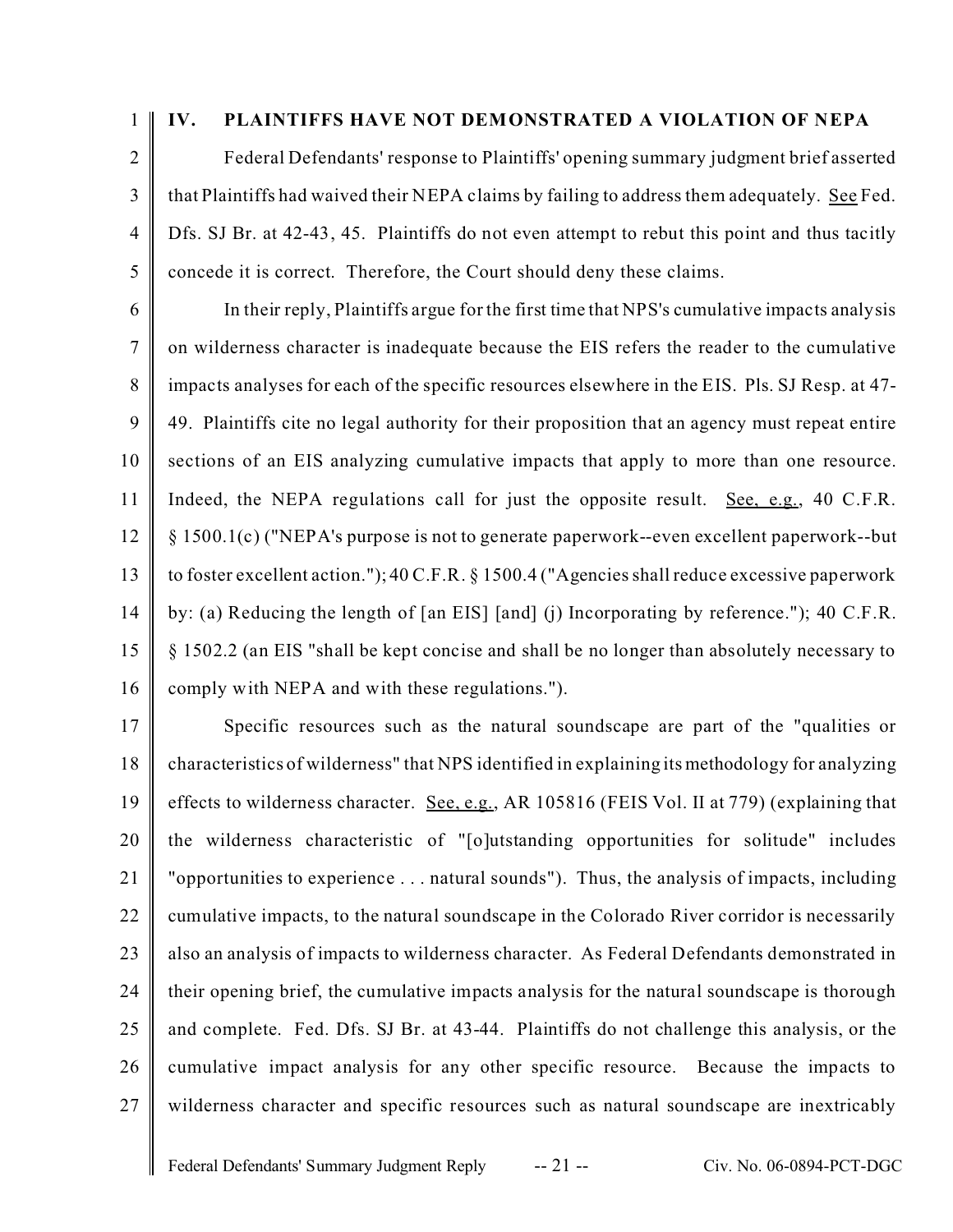1  $\mathfrak{D}$ 3 4 5 6 7 linked, NPS reasonably related the cumulative impact analyses for wilderness characteristics to the cumulative impact analyses for specific resources. A federal agency's organization of an EIS is entitled to great deference. Oregon Environmental Council v. Kunzman, 817 F.2d 484, 492 (9th Cir. 1987) ("The district court must make a pragmatic judgment whether the EIS's form, content and preparation foster both informed decision-making and informed public participation [and t]he reviewing court may not 'fly speck' an EIS and hold it insufficient on the basis of inconsequential, technical deficiencies.").

8 9 10 11 12 13 14 15 16 17 18 19 20 Plaintiffs also argue that NPS violated NEPA because it allegedly "did not use highquality information or accurate scientific analysis in evaluating the need for, propriety of, or equity in, allocation of commercial services." Pls. SJ Resp. at 49. Plaintiffs base this argument solely on their alleged violations of the MPs, the Organic Act, and Concessions Act. Id. at 49-50. Because Plaintiffs' arguments in support of these other claims are without merit, Plaintiffs' derivative NEPA claim is without merit. Moreover, any error in allocating commercial services would have no effect on the analyses of environmental impacts in the EIS, because those analyses are based on specific amounts and types of commercial services as presented in each alternative. Without an allegation that NPS failed to use high-quality information or accurate scientific analysis in evaluating environmental impacts, Plaintiffs have failed to raise a cognizable claim under NEPA. See 40 C.F.R.  $\S$  1500.1(b) (applying the "high-quality information" and "accurate scientific analysis" standards in the context of "*environmental* information") (emphasis added).

21

#### **CONCLUSION**

22 23 24 25 26 Plaintiffs have failed to meet their heavy burden under the APA of demonstrating that NPS's decision adopting the CRMP was "arbitrary, capricious, or otherwise contrary to law." NPS's decision-making process and decision was reasonable and entitled to deference. Therefore, this Court should deny Plaintiffs' Motion for Summary Judgment and grant summary judgment in favor of Federal Defendants.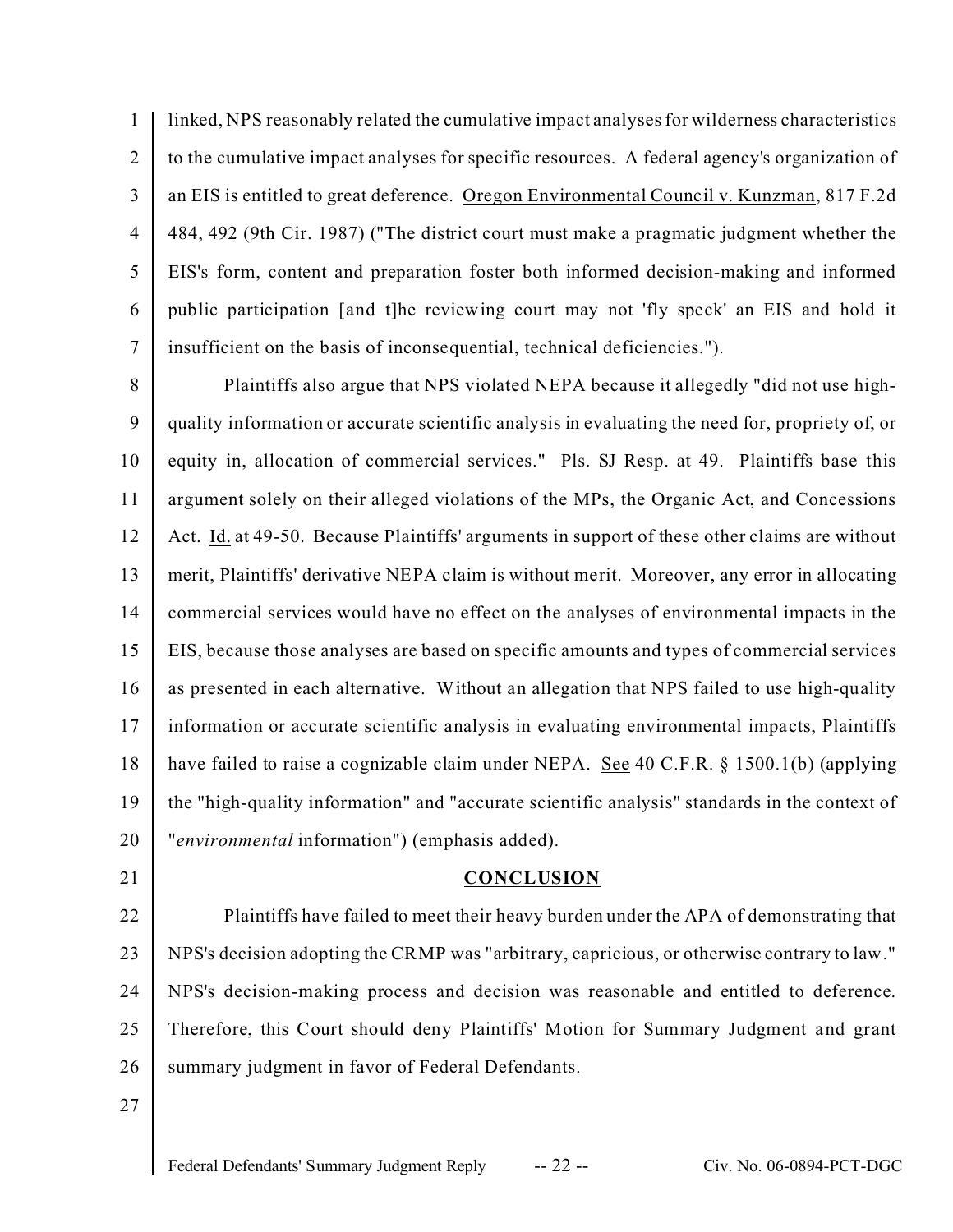| $\mathbf{1}$        | Dated: October 3, 2007.                    | Respectfully Submitted,                                                                     |
|---------------------|--------------------------------------------|---------------------------------------------------------------------------------------------|
| $\overline{2}$<br>3 |                                            | DANIEL G. KNAUSS<br>United States Attorney<br>District of Arizona<br><b>SUE A. KLEIN</b>    |
| 4                   |                                            | Assistant U.S. Attorney                                                                     |
| 5<br>6              |                                            | RONALD J. TENPAS<br>Acting Assistant Attorney General<br>U.S. Department of Justice         |
| $\boldsymbol{7}$    |                                            | <b>Environment and Natural Resources Division</b>                                           |
| 8<br>9              |                                            | s/ Andrew A. Smith<br>ANDREW A. SMITH<br>Trial Attorney<br><b>Natural Resources Section</b> |
| 10                  |                                            | Of Counsel:                                                                                 |
| 11                  |                                            | ROBERT C. EATON                                                                             |
| 12                  |                                            | Office of the Solicitor<br>U.S. Department of the Interior                                  |
| 13                  |                                            | <b>Attorneys for Federal Defendants</b>                                                     |
| 14                  |                                            |                                                                                             |
| 15                  |                                            |                                                                                             |
| 16                  |                                            |                                                                                             |
| 17                  |                                            |                                                                                             |
| 18                  |                                            |                                                                                             |
| 19                  |                                            |                                                                                             |
| 20                  |                                            |                                                                                             |
| 21                  |                                            |                                                                                             |
| 22                  |                                            |                                                                                             |
| 23                  |                                            |                                                                                             |
| 24                  |                                            |                                                                                             |
| 25                  |                                            |                                                                                             |
| 26                  |                                            |                                                                                             |
| 27                  |                                            |                                                                                             |
|                     | Federal Defendants' Summary Judgment Reply | $-23 -$<br>Civ. No. 06-0894-PCT-DGC                                                         |